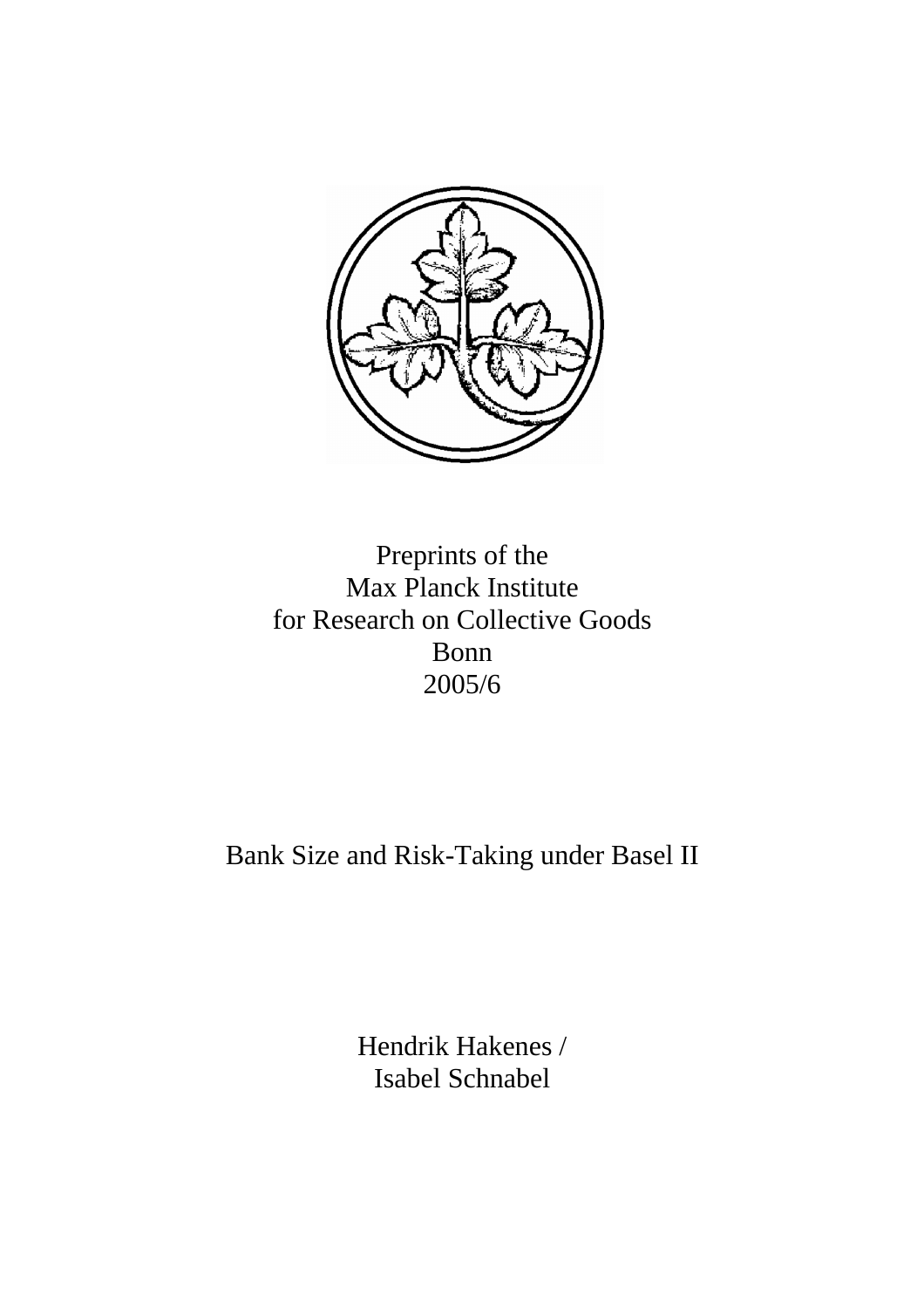

# **Bank Size and Risk-Taking under Basel II**

Hendrik Hakenes / Isabel Schnabel

Max Planck Institute for Research on Collective Goods, Kurt-Schumacher-Str. 10, D-53113 Bonn http://www.mpp-rdg.mpg.de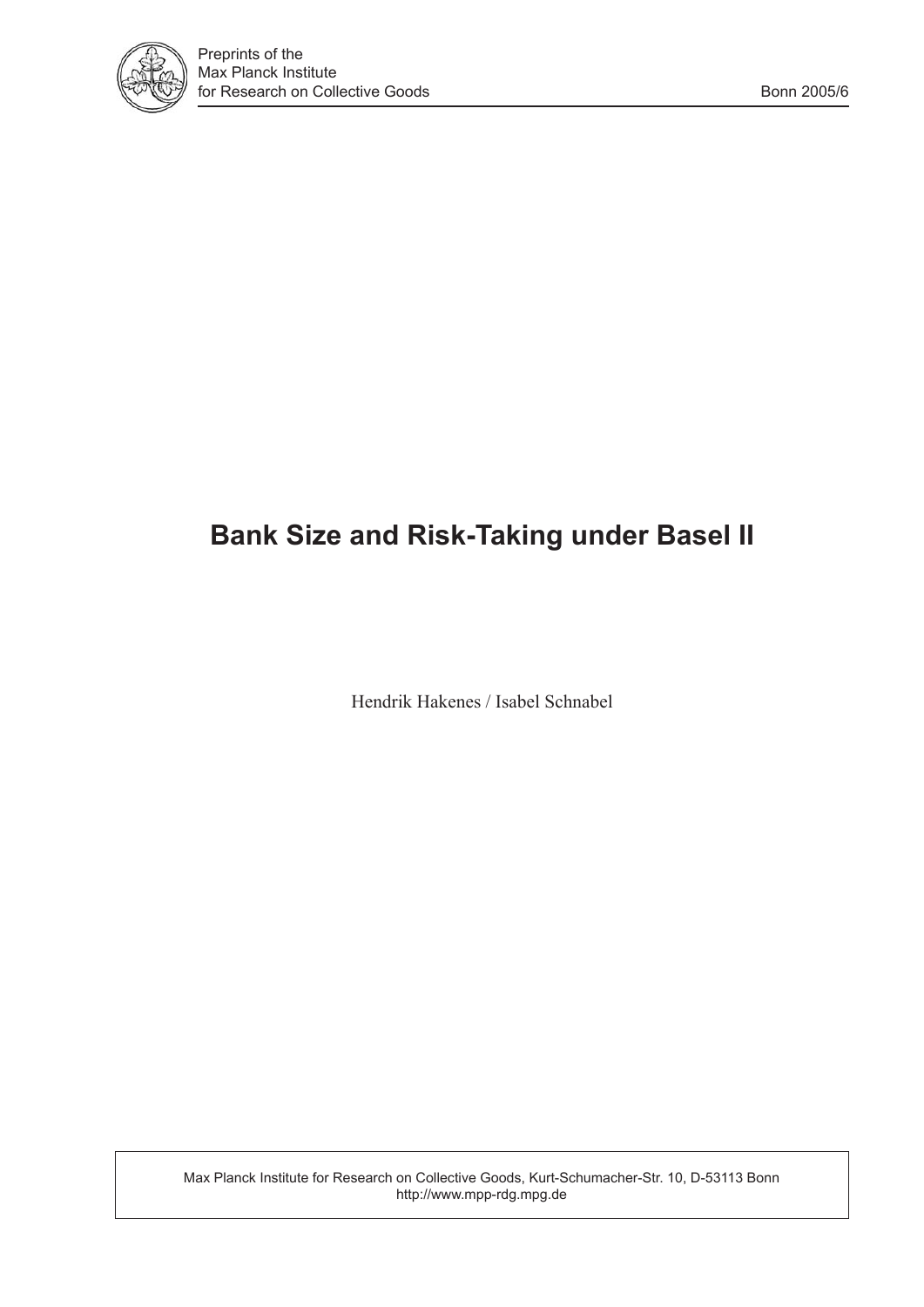# **Bank Size and Risk-Taking under Basel II**†

Hendrik Hakenes<sup>∗</sup> Max Planck Institute for Research on Collective Goods, Bonn

Isabel Schnabel∗∗ Max Planck Institute for Research on Collective Goods, Bonn

**Abstract:** This paper discusses the relationship between bank size and risk-taking under Pillar I of the New Basel Capital Accord. Using a model with imperfect competition and moral hazard, we find that small banks (and hence small borrowers) may profit from the introduction of an internal ratings based (IRB) approach if this approach is applied uniformly across banks. However, the banks' *right to choose* between the standardized and the IRB approaches unambiguously hurts small banks, and pushes them towards higher risk-taking due to fiercer competition. This may even lead to higher aggregate risk in the economy.

**Keywords:** Basel II, IRB approach, bank competition, capital requirements, SME financing.

**JEL-Classification:** G21, G28, L11.

**First Version:** October 10, 2004.

**This Version:** March 22, 2005.

<sup>&</sup>lt;sup>†</sup>We would like to thank Anne van Aaken, Felix Höffler, and especially Martin Hellwig for helpful comments. We also thank the participants of the "Tor Vergata" Conference on Banking and Finance in Rome, as well as seminar participants at the University of Augsburg and the Max Planck Institute in Bonn for comments and suggestions.

<sup>∗</sup>Address: MPI for Research on Collective Goods, Kurt-Schumacher-Str. 10, 53113 Bonn, Germany, hakenes@coll.mpg.de.

<sup>∗∗</sup>Address: MPI for Research on Collective Goods, Kurt-Schumacher-Str. 10, 53113 Bonn, Germany, schnabel@coll.mpg.de.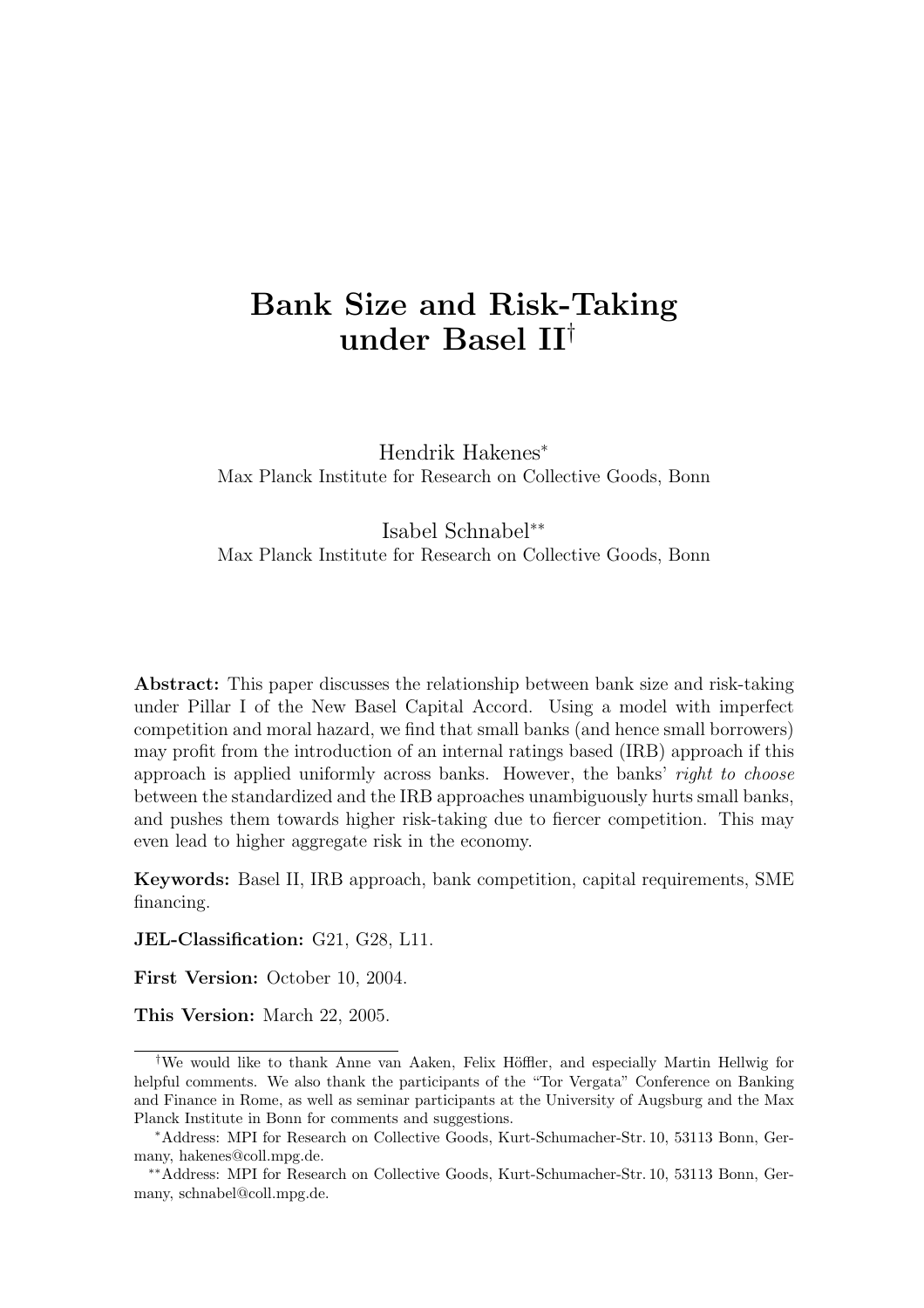# **1 Introduction**

Even before its implementation, the Basel II accord has come under fire by both academics and politicians. The critique by academics centers on the inability of the new accord to control aggregate risk because it neglects the endogeneity of risk and tends to have procyclical effects (see, e.g., Daníelsson, Embrechts, Goodhart, Keating, Muennich, Renault, and Shin (2001)). In contrast, politicians are more worried about the potential consequences of the new accord for the provision of credit, most notably to small- and medium-sized enterprises (SMEs). This even led to an amendment of the accord, which now has special provisions for loans to SMEs.

Our paper describes a novel channel through which the new capital regulation (Pillar I of the new Basel accord) may harm especially small banks—and hence their borrowers who tend to be small as well—, and thereby lead to an increase in aggregate risk. Interestingly, this result does not follow from the implementation of the internal ratings based (IRB) approach as such, but rather from the banks' *right to choose* between the standardized and the IRB approaches. In fact, in our model the introduction of an IRB approach can be beneficial to small banks, if it is applied uniformly to all banks and the fixed costs of implementation are small.

The problem arises from the implicit asymmetric treatment of small and large banks by the new regulation: The implementation of the IRB approach requires large initial investments in risk management technologies, which may deter small banks from choosing the IRB approach. In that case, only large banks profit from the reduction in capital requirements (and hence marginal costs) for safe loans in the IRB approach. This gives them a competitive advantage compared to small banks. In our model, this may lead to reduced market shares and higher risk-taking at the small banks due to fiercer competition in the market for deposits, and to an increase in aggregate risk in the economy. If small banks are specialized in extending loans to small firms, the shrinking market shares of small banks imply a cutback in the lending to these borrowers, especially to the more creditworthy ones among them.<sup>1</sup>

There exists by now a large literature on the new Basel Accord. Most empirical papers (too many to be reviewed here) deal with the question whether the new accord assigns the correct risk weights to different risk groups. We will abstract from this issue here by assuming that the risk weight functions are "correct." Several theoretical papers deal with the potentially adverse macroeconomic effects of Basel II, especially with its procyclicality and its neglect of the endogeneity of financial risk (see, e.g., Lowe  $(2002)$ , Kashyap and Stein  $(2004)$ , and Daníelsson, Shin, and Zigrand (2004)). Similar to those papers, we are interested in the implications of the new accord for the aggregate risk in the economy (but in a static setup). A paper

<sup>&</sup>lt;sup>1</sup>It is now widely accepted that small banks have a competitive advantage in extending relationship loans based on soft information to opaque borrowers, whereas large banks have an advantage in granting loans based on hard information to transparent borrowers. See Berger and Udell (2002) and Stein (2002) for theoretical arguments, and Haynes, Ou, and Berney (1999), Berger, Miller, Petersen, Rajan, and Stein (2002), Carter and McNulty (2004), and Cole, Goldberg, and White (2004) for empirical evidence using U. S. data.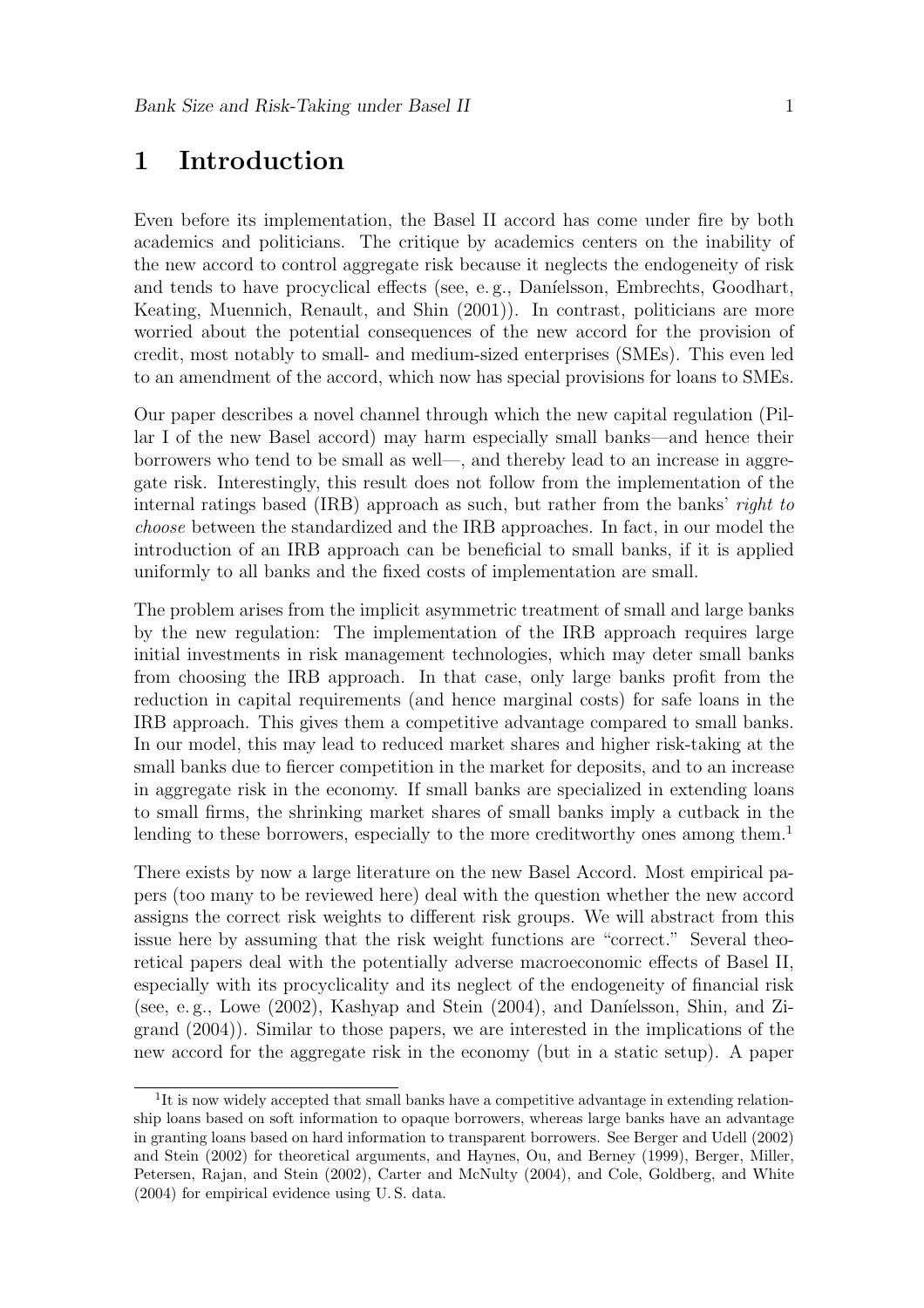by Decamps, Rochet, and Roger (2004) is the only one to analyze the interactions between the three pillars of the new accord. In contrast, we focus on pillar I, the new capital regulation.

The papers most closely related to ours are the ones by Rime (2003) and Repullo and Suarez (2004) who analyze the implications of the co-existence of the standardized and the IRB approaches for banks' risk choices. Both papers argue that banks eligible for the IRB approach have a competitive advantage in the provision of lowrisk loans (due to the lower capital requirement in the IRB approach), while the less sophisticated banks have a competitive advantage in the provision of high-risk loans (where the capital requirement is lower in the standardized approach). This situation leads to a sorting of borrowers in the sense that high risks tend to be financed by unsophisticated banks, and low risks by sophisticated banks.2

Our paper makes a different, and complementary, point by starting from a setup that differs from those of Rime and Repullo and Suarez in several important respects. First, there are no moral hazard effects in their models. Their results are entirely driven by the cost differentials from the two regulatory approaches. In our model, we emphasize moral hazard effects because we believe that one of the main purposes of capital requirements is the provision of incentives for prudent bank behavior. Second, the other two papers model bank competition in the loan market, and ignore competition on the liabilities side. In both models, it is crucial that borrowers are actually able to switch between banks. In contrast, we model competition on the liabilities side of banks' balance sheets, and ignore competition for loans by assuming that banks serve different clienteles in their loan business. The large empirical literature on relationship versus transactions loans, cited above, suggests that such an assumption is appropriate for the case relevant in our model, namely the competition between large and small banks. In a context similar to ours, Berger (2004) presents additional empirical evidence on this phenomenon. We assume, however, that large and small banks draw from a similar pool of deposits or other refinancing. Finally, we also consider the effects of regulation on *aggregate* risktaking in the economy.

The purpose of our paper is not to model the effects of capital regulation as such. This has been done, for example, by Repullo (2004) in a more sophisticated way (see also Hellmann, Murdoch, and Stiglitz (2000)). Instead we employ a simple framework that yields reasonable predictions on the effects of capital regulation; then we analyze the effect of the coexistence of the standardized and the IRB approaches in this setup. Our model assumptions are similar to the ones by Repullo. However, there also are a number of differences: First, Repullo uses a dynamic framework to explicitly model franchise values. Second, deposits are fully insured in his model, but not in ours, such that deposit rates depend on the riskiness of investments in our model. Finally, Repullo focuses on symmetric equilibria whereas we also analyze asymmetric outcomes. It is reassuring that, in spite of the differences in modelling

<sup>2</sup>Repullo and Suarez (2004) add an interesting quantitative analysis where they simulate the effects of Basel II on loan rates and quantify the social costs of bank failures needed to justify the actual IRB capital requirements.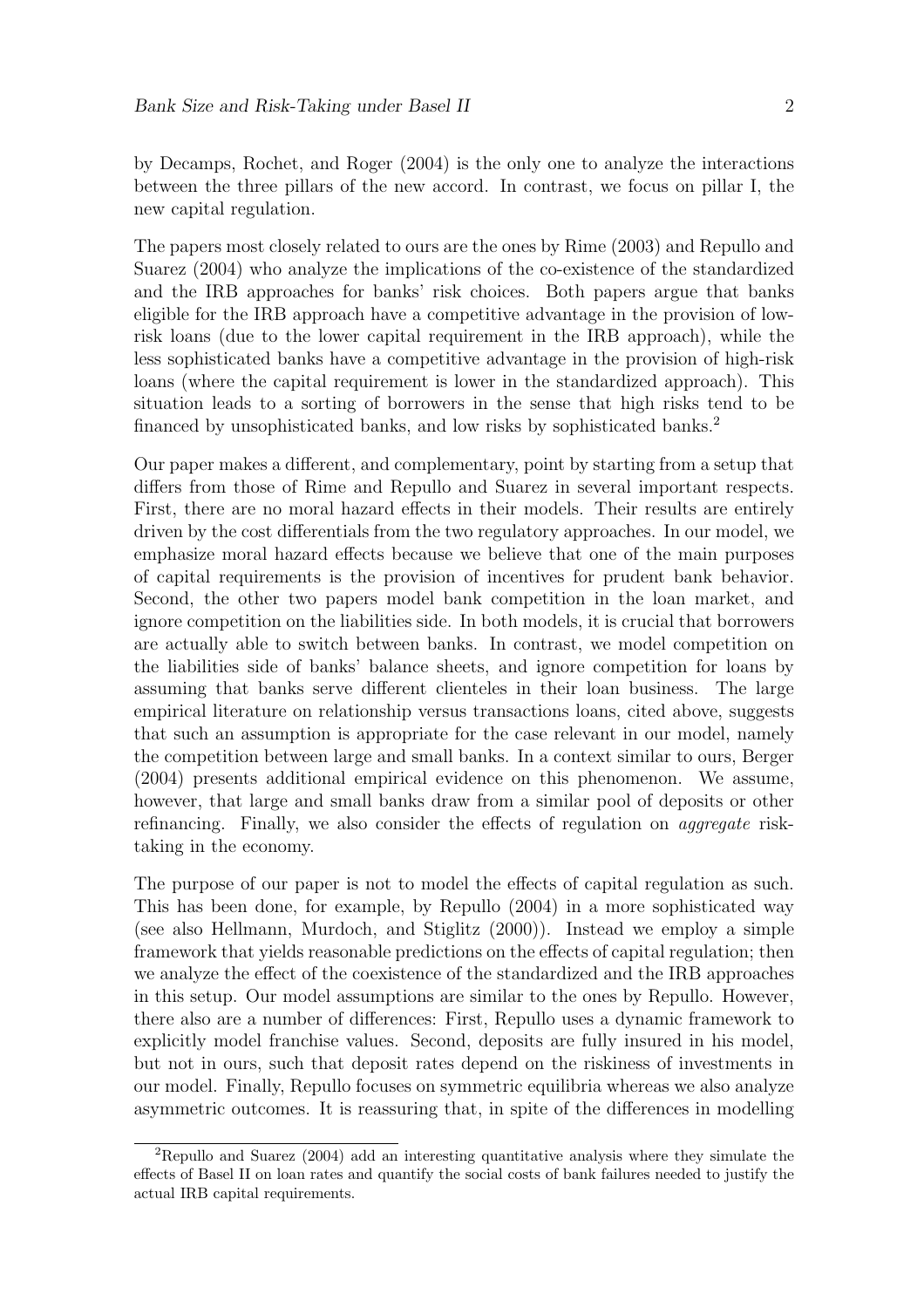assumptions, our model yields similar predictions on the effects of flat and risk-based capital requirements as Repullo's model, at least for the symmetric cases.

Another paper related to ours is by Berger (2004) who empirically assesses the competitive effects caused by the preferential treatment of SME loans in the IRB approach. Our theoretical idea could also be applied to this more specific issue because it also implies a difference in capital requirements (and hence marginal costs) across different bank groups. Note, however, that our main interest is in the asymmetric treatment of banks due to the right to choose between the standardized and the IRB approaches, which may be quantitatively much more important than the "carve-out" on SME loans. Consistent with our assumption above, Berger concludes that the competitive effects in the loan market are likely to be small because large and small banks tend to make different kinds of SME loans. However, our analysis suggests that it may not be sufficient to consider competitive effects on the loan market to fully assess the implications of the special provisions for SME loans.

In the next section, we describe the features of the New Basel Capital Accord that are relevant for our theoretical model. Section 3 contains the setup of the model. In section 4, we analyze a banking sector where all banks are regulated according to the standardized approach. Section 5 turns to the IRB approach. We first show what happens when all banks are required to adopt the internal ratings based approach. Then we analyze the case where banks can choose between the standardized and the IRB approaches. Section 6 concludes.

## **2 The New Basel Capital Accord**

Our analysis focuses on one particular—and arguably the most important—aspect of the New Basel Capital Accord: the enhancement of risk sensitivity of capital requirements for credit risk.<sup>3</sup> Instead of the broad risk categories defined in the 1988 Basel Accord, the new accord envisions that capital requirements should depend directly on the debtors' ratings, both external and internal. However, the information requirements are so high that only a subset of banks will be able to provide the necessary information in a reliable way. Therefore, the new accord offers banks the right to choose between a *Standardized Approach* and an *Internal Ratings Based (IRB) Approach*. <sup>4</sup> Within the IRB Approach, banks can opt for a Foundation or an Advanced IRB Approach, differing with respect to the extent that internal information is fed into the risk weight functions specified by the Accord.

As in the old accord, banks are required to have a capital ratio of at least 8 percent. The capital ratio is defined as the regulatory capital divided by risk-weighted assets.

<sup>3</sup>A detailed description of the new accord can be found in Basel Committee on Banking Supervision (2004).

<sup>4</sup>A similar right to choose already existed in the old Basel accord, namely in the treatment of market risk, where banks can choose between an internal models approach and a standardized method. Now this is extended to the treatment of credit risk.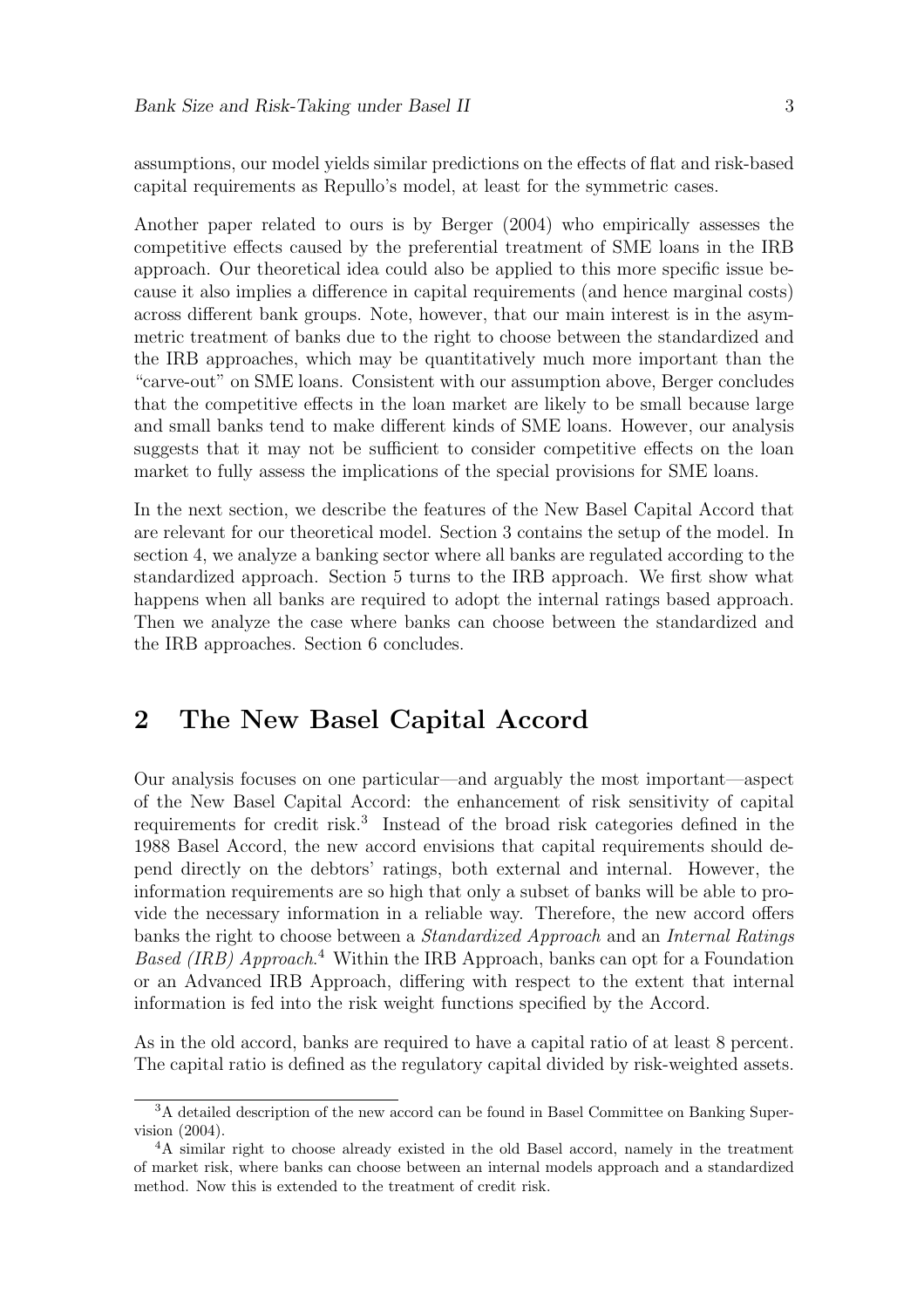The modifications in the new accord mostly affect the definitions of risk weights in the denominator of the capital ratio. In the model, we will not distinguish between regulatory capital and equity. Also, instead of defining risk weights, we will use the effective capital requirements implied by such weights. For example, a risk weight of 75 percent would translate into an effective capital requirement of 6 percent.

The *Standardized Approach* is very similar to the old Basel Accord. Assets are grouped into different supervisory categories, giving rise to different risk weights. In contrast to the old accord, the standardized approach recommends the use of external ratings, if they exist, and specifies different risk weights for different rating classes; in most other cases, the risk weight is 100 percent. For a large part of corporate loans, especially to SMEs, there hardly exist any external ratings in many countries, so the 100 percent weight applies to them (as it did in the old accord).<sup>5</sup> Similarly, there exist no external ratings for retail exposures; however, these loans are now subject to reduced risk weights of only 75 percent. In our model, we will assume that no external ratings are used in case of the standardized approach. This is similar to the simplified standardized approach (Basel Committee on Banking Supervision (2004, Annex 9)). Also, we will not distinguish between corporate and retail exposures. Hence, the minimum capital requirement is flat with regard to the riskiness of loans in our model. Because of the similarity of the standardized approach and the old regulation, we will treat them as identical.

In the *IRB Approach*, risk weights depend directly on external and internal assessments of asset risk. Banks estimate risk characteristics, such as the probability of default, on the basis of their internal data. These estimates then serve as inputs for the risk weight formulas specified by the Basel Committee. Retail exposures carry much smaller risk weights than corporate exposures. In our model, we define different capital requirements for different risk classes of assets, where the requirement for safe assets is below, and the one for risky assets is above the flat requirement in the standardized approach. This is in line with the objective of the Basel Committee to broadly maintain the aggregate level of minimum capital requirements (see Basel Committee on Banking Supervision (2004, paragraph 14)). It is not clear, however, whether this statement refers to the initial portfolio structure, or to the one after portfolio adjustments in reaction to the new accord.

Note that both approaches contain special provisions with respect to SME lending: First, loans to SMEs can under certain conditions be categorized as retail loans in both approaches, benefitting from smaller capital requirements. In addition, the IRB Approach allows for a firm-size adjustment for exposures to SMEs, which also reduces capital requirements.<sup>6</sup> Hence, SME lending is favored especially in the IRB approach, which reinforces the asymmetric treatment of large and small banks in the new accord (see Berger (2004) for an empirical analysis of this issue).

<sup>5</sup>An exception are the United States where many corporate borrowers are rated. However, the standardized approach is not going to be implemented in the U. S., but will be replaced with the rules from the old Basel accord.

 $6$ The illustration in the official documentation suggests that the firm-size adjustment reduces capital requirements by 20 to 25 percent.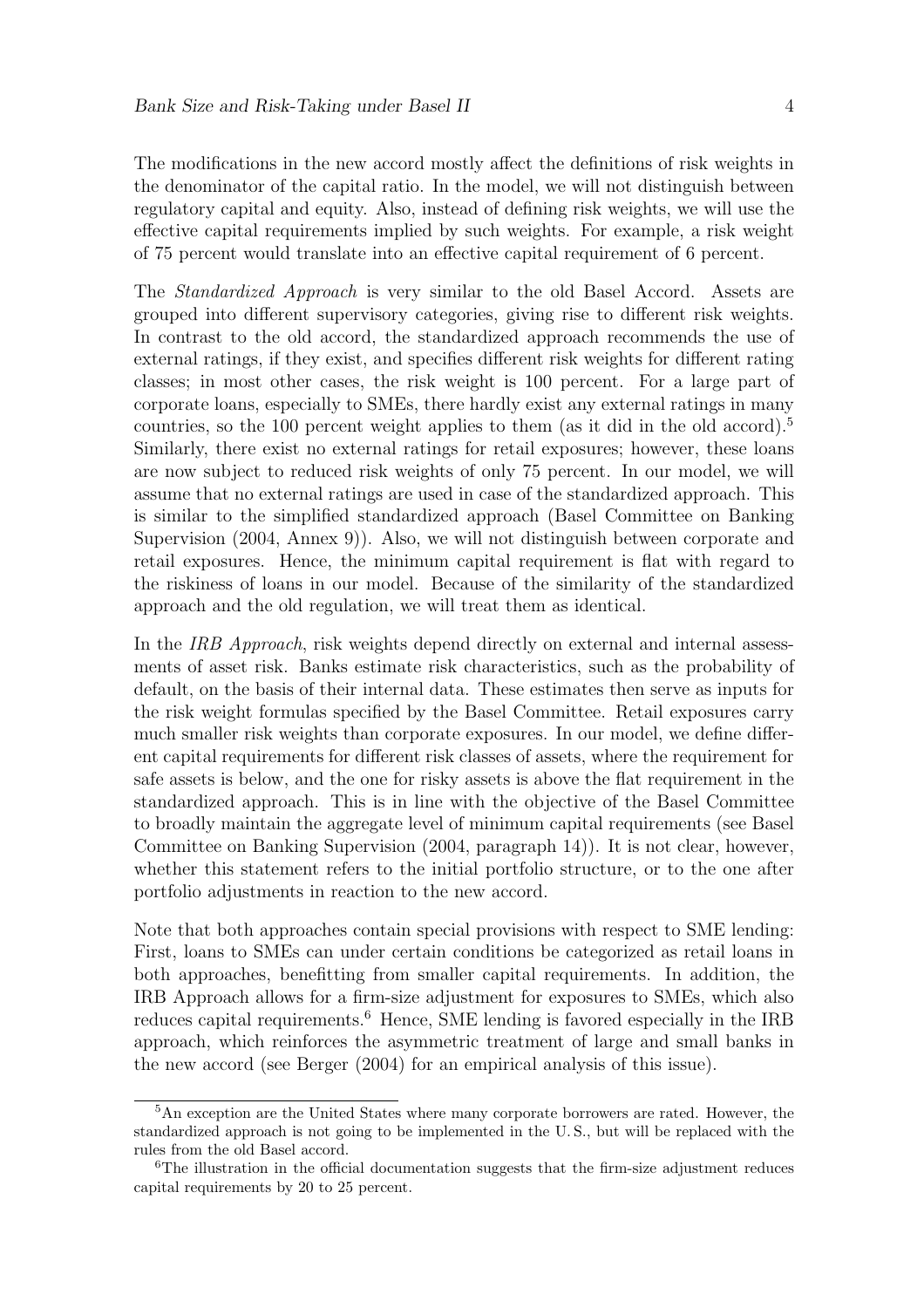Finally, the New Basel Accord contains a long list (51 paragraphs!) of minimum requirements that a bank has to fulfill to be eligible for the IRB Approach. Therefore, the introduction of the IRB Approach requires high fixed costs (e. g. for the installation of a sophisticated risk management system), which may deter smaller and less sophisticated banks from using the IRB Approach. In addition, the lack of sufficient historical data may make the use of the IRB Approach unfeasible for smaller banks. In both cases, small banks would not benefit from the decrease in capital requirements for relatively safe exposures. This paper analyzes how this asymmetric treatment of large and small banks affects banks' risk-taking and performance, as well as the aggregate risk in the economy. Note that our results do not hinge on the specific modelling details of the regulation. The main effect is driven by the combination of fixed costs and reduced marginal costs in the new regulation. Our specification is meant to model these features in the simplest way.7

# **3 Model Setup**

**Banks** Consider an economy with  $n + 1$  chartered banks and no entry of new banks. The banks have limited liability and are risk neutral. They collect deposits and equity, and can invest these funds in one risky project. There are two types of projects that each bank can choose from. The "safe" project yields  $y_1$  with probability  $p_1$ , and zero otherwise. The "risky" project returns  $y_2$  with probability  $p_2$ , and zero otherwise. Assume that  $p_1 y_1 > p_2 y_2$ ; hence, an investment in the safe project is efficient. Assume also that  $y_2 > y_1$ , so that there is scope for the typical risk-shifting problem à la Stiglitz and Weiss (1981).

There are two types of banks, large banks  $(L)$  and small banks  $(S)$ . For simplicity, we assume that there is only one large bank. Introducing more than one large bank would weaken the competitive position of the large bank, but would leave the general structure of the model unchanged. The large bank competes with all small banks for deposits, whereas the small banks compete only with the large bank, but not with other small banks. This is to capture the idea that small banks operate in isolated local markets where they compete with large banks maintaining a branch at the same location, but not with small banks from other locations. Such a structure simplifies the calculations considerably, because one can analyze each local market separately.

There is imperfect competition in the deposit market. Specifically, the supply of deposits takes the following form,

$$
d_L = D_L + n \sigma (r_L - r_S) \quad \text{and} \quad d_S = D_S/n + \sigma (r_S - r_L). \tag{1}
$$

<sup>7</sup>The exact implementation of the new Basel Accord may differ across jurisdictions. In Europe and Japan, the new accord will probably be applied to all banks in their jurisdictions. In the United States, however, the largest banks will be required to switch to the Advanced IRB approach, whereas all other banks may remain in the old Basel I regulation or switch to the Advanced IRB approach. Even in such a situation, our main argument remains valid unless the largest banks would have preferred to stick to Basel I.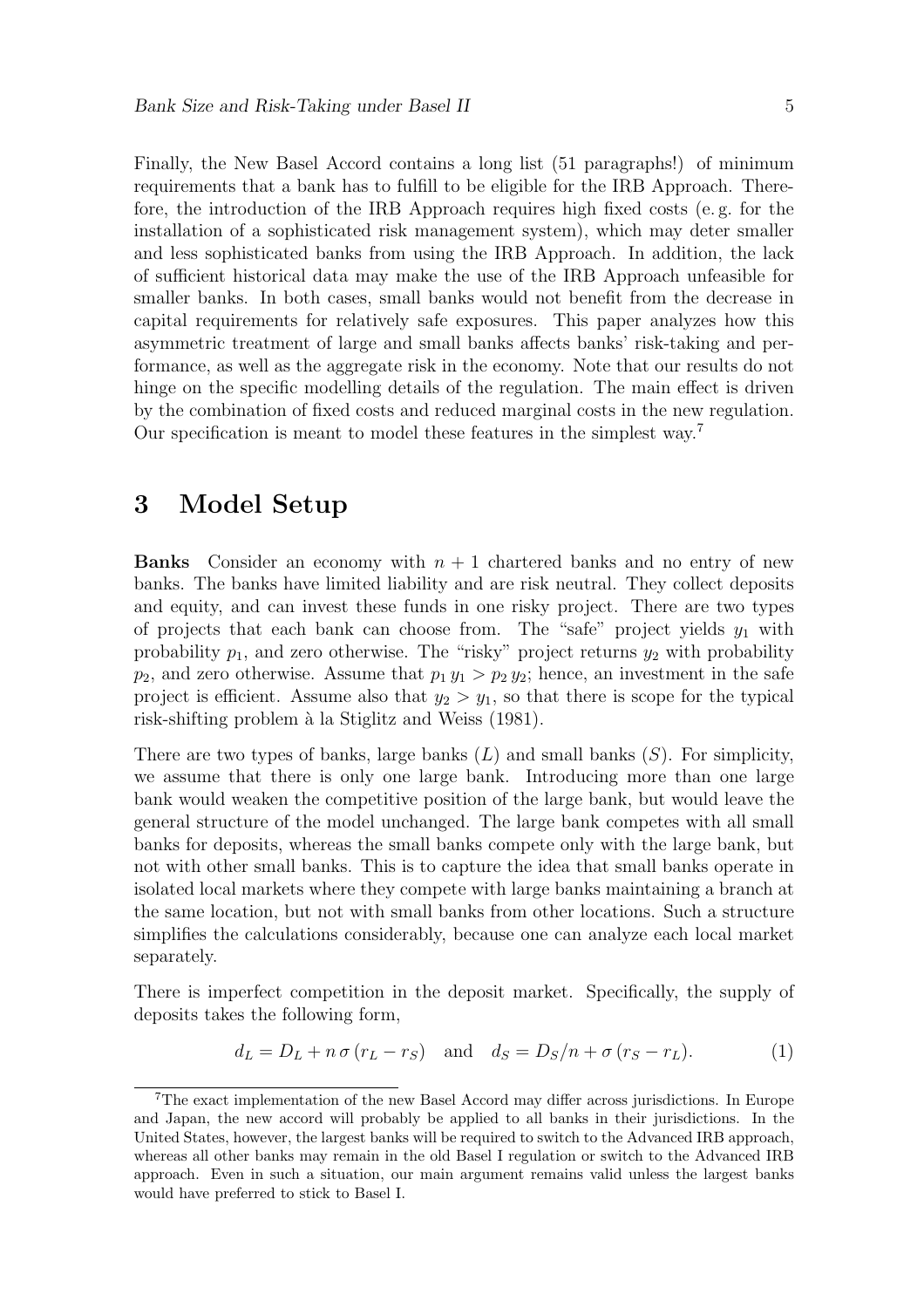The deposit volume  $d_i$  supplied to a bank of type  $j$  depends on the *expected* (gross) returns for depositors,  $r_j$ , relative to the expected returns of the competitor bank. We implicitly assume that depositors are risk neutral and care about expected returns only. If, for example, depositors expect a bank to invest in the safe project, the relationship between the expected and the nominal rate is  $r_j = p_1 r_j^{\text{nom}}$ , or equivalently  $r_j^{\text{nom}} = r_j/p_1$ .

 $D_L$  and  $D_S/n$  can be thought of as the banks' clienteles. If two competing banks set identical deposit rates, their supplies of deposits are just their clienteles. The parameter  $\sigma$  measures depositors' interest rate sensitivity, and hence the intensity of competition in the deposit market. If  $\sigma$  is small, depositors are reluctant to switch banks even in the presence of relatively big interest rate differentials, and banks nearly enjoy monopolies with respect to their clienteles. If  $\sigma$  is large, depositors are very sensitive to interest rates, and the deposit market is rather competitive. Note that the aggregate supply of deposits is completely inelastic and equal to  $D_L + D_S$ . Deposit rates determine only how the aggregate supply is distributed among banks; they do not affect the aggregate supply. This means that any amount of deposits gained by one bank must be lost by another. Without loss of generality, we set  $D_L + D_S = 1$ , so that we can interpret  $d_L$  and  $d_S$  not only in absolute terms (deposit volumes), but also in relative terms (market shares). Furthermore, assume that  $D_L > D_S$ ; the clientele of the large bank is larger than that of small banks.

The supply functions in (1) could be motivated by a model with spatial competition `a la Hotelling (1929), with transportation costs that are inversely proportional to  $\sigma$ . Because the parameters for all small banks are identical, we do not have to distinguish between them (as long as they play pure strategies).<sup>8</sup>

In addition to deposits, banks can finance their lending activities through equity,  $k_i$ . Equity is provided by a single shareholder who demands an expected return of  $r_k$  $p_1 y_1$ . Equity finance is inefficient, but it may be used for regulatory purposes. Such an assumption has become standard in the literature (see e. g. Hellmann, Murdoch, and Stiglitz (2000) and Repullo (2004)). We assume that depositors cannot observe the amount of equity taken in by their bank, so that banks cannot use their equity as a signal for project quality.9

**Capital Adequacy** We analyze two different regulatory approaches.

1. The *standardized approach* does not distinguish between projects with different risk levels. A fraction of at least  $\alpha$  of a bank's assets must be financed by equity.

<sup>8</sup>We ignore the depositors' participation constraints. If deposit rates are low, depositors may choose to stay at home (and save on transportation costs) rather than bring their money to the bank. We implicitly assume that depositors have to invest their money at a bank.

<sup>&</sup>lt;sup>9</sup>If depositors could observe  $k_j$ , a bank would have an incentive to take enough equity to convince depositors that it will take the safe project. As a consequence, there would be no reason for banking regulation. Assuming that  $k_j$  is unobservable is a consistent way to leave some scope for regulation.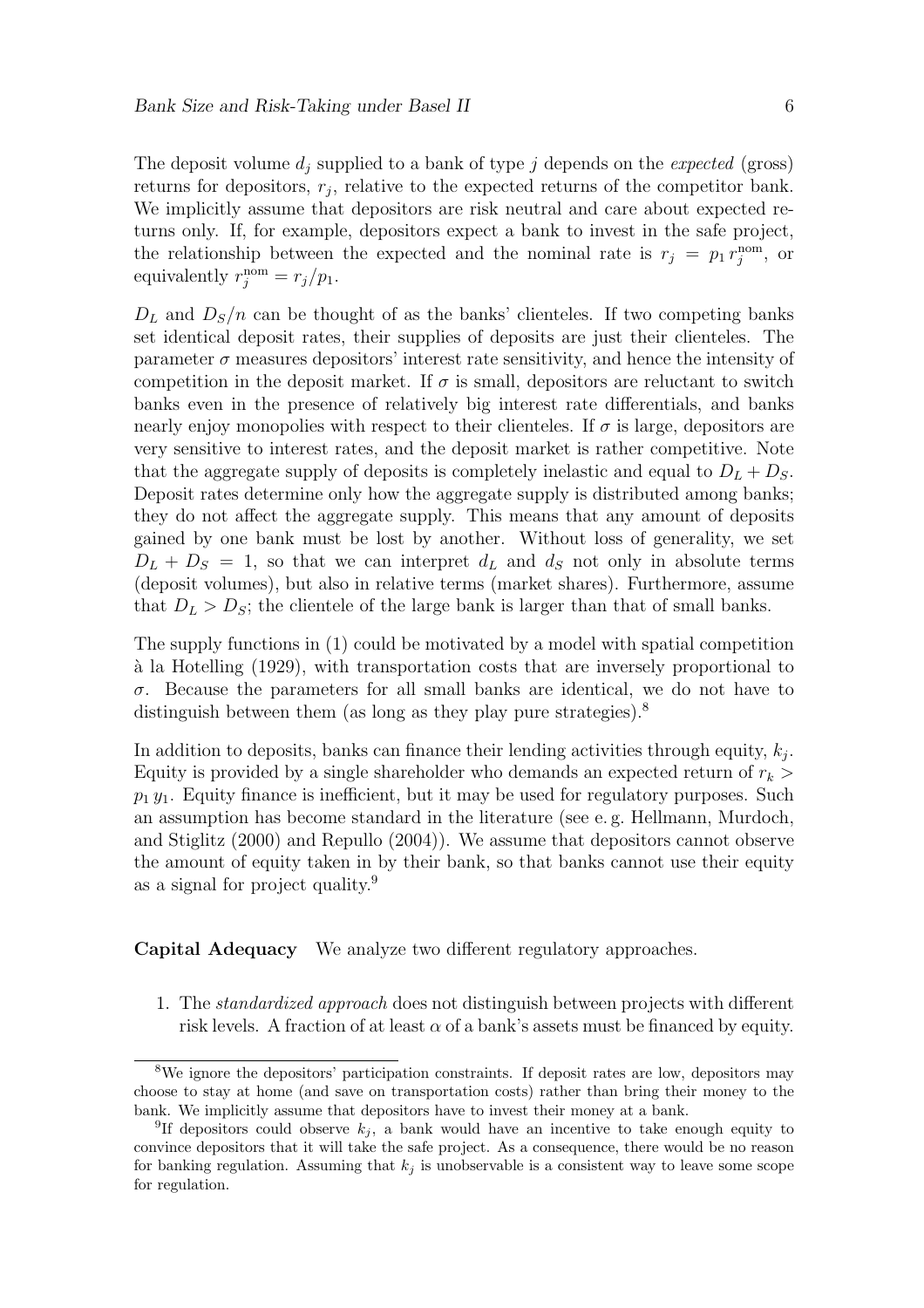#### Figure 1: Time Structure

Banks choose regulatory approaches and announce deposit rates,  $r_i$ .

- Banks first collect deposits,  $d_i$ , then equity,  $k_i$ . The depositors and the shareholder anticipate the project choices of banks.
- Banks choose projects and invest.
- Projects mature. If the projects are successful, banks repay debt and equity; otherwise, they default and repay nothing.

Hence, a bank's balance sheet must satisfy the regulatory constraint

$$
k_j \geq \alpha \left(d_j + k_j\right),
$$

where  $d_i + k_j$  is the amount invested in risky assets.

2. The *internal ratings based (IRB) approach* distinguishes between different risk classes. The regulatory constraint is

$$
k_j \geq \beta_1 \left( d_j + k_j \right),\tag{2}
$$

if the bank chooses the safe project, and

$$
k_j \ge \beta_2 \left(d_j + k_j\right),\tag{3}
$$

if the bank chooses the risky project, where  $\beta_2 > \alpha > \beta_1$ . This specification implicitly assumes that the regulator can observe the riskiness of banks' assets, or at least that the regulator can set incentives for banks to truthfully report the level of their risk.<sup>10</sup> Finally, the IRB approach requires a sophisticated internal risk management, entailing a non-monetary fixed cost of C.

Figure 1 displays the time structure of the model. In the following, we will characterize the equilibria of the model under different types of capital regulation.

## **4 The Standardized Approach**

In this section, we assume that all banks must adopt the standardized approach.

 $10$ At first sight, this assumption may seem unappealing. Why, then, does the regulator not simply prohibit banks from taking risky projects? The reason is that risky projects are not necessarily inefficient, and that banks are typically better than regulators in choosing the optimal risk-return ratio of their projects. Therefore, risky projects should not be banned completely.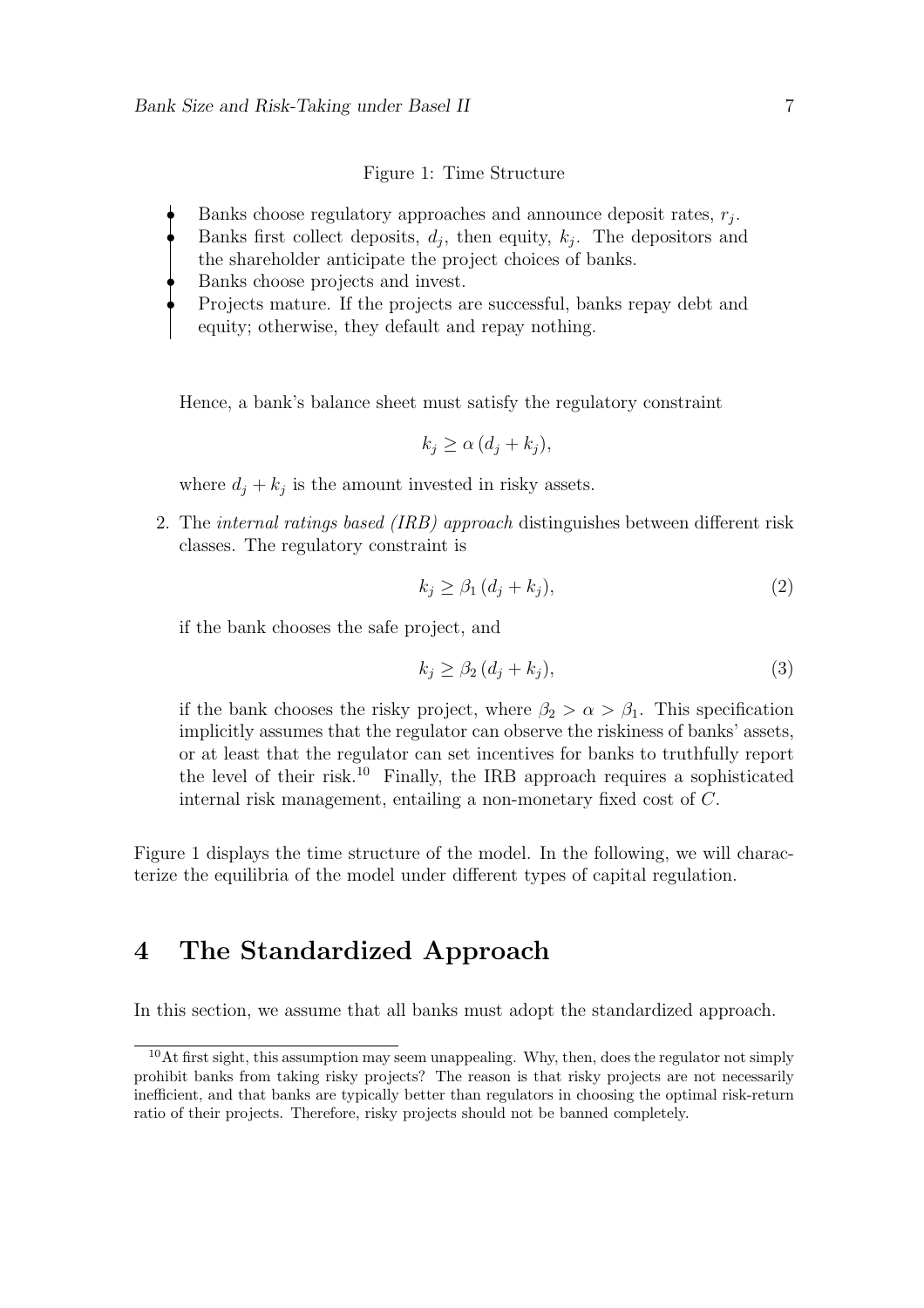### **4.1 Risk Choices of Banks**

In this model, there is a simple decision rule concerning banks' project choices. A bank will choose the risky project if and only if expected returns on deposits exceed a critical deposit rate,  $r^{\text{crit}}$ . If a bank collects d units of deposits and k units of equity, it can invest  $d + k$  in risky assets. The index j is omitted when there is no danger of confusion. If the bank offers an expected return of  $r$ , the bank's nominal debt amounts to  $dr/p_1$ , given that depositors anticipate the bank to take the safe project. Since equity cannot be used as a signal, regulatory constraints will always bind,  $\alpha = k/(d+k)$  and  $1-\alpha = d/(d+k)$ .

If depositors anticipate the bank to choose the safe project and the shareholder obtains a fraction  $\delta_1$  of profits, the expected profits of the bank are, net of repayments to the debt and equity holders,

$$
\Pi^{1} = (1 - \delta_{1}) p_{1} (y_{1} (d + k) - r d/p_{1}), \tag{4}
$$

given that the bank chooses the safe project as anticipated by their depositors. If, however, depositors anticipate the bank to choose the safe project and the bank opts for the risky project, expected profits are

$$
\Pi^2 = (1 - \delta_1) p_2 (y_2 (d + k) - r d/p_1).
$$

The critical expected return that equalizes  $\Pi^1$  and  $\Pi^2$  is

$$
r^{\text{crit}} = \frac{d+k}{d} p_1 \frac{p_1 y_1 - p_2 y_2}{p_1 - p_2} = \frac{p_1}{p_1 - p_2} \frac{p_1 y_1 - p_2 y_2}{1 - \alpha}.
$$
 (5)

If the shareholder anticipates that the bank takes the safe project, the expected payment to him amounts to

$$
k r_k = \delta_1 (p_1 y_1 (d + k) - r d),
$$

yielding an expected return of  $r_k$ , if the bank indeed chooses the safe project. Solving for  $\delta_1$  and substituting into (4), we get

$$
\Pi^{1} = (d + k) p_1 y_1 - r d - k r_k.
$$

Considering further that  $k = d\alpha/(1 - \alpha)$  implies

$$
\Pi^{1} = d\left(\frac{p_1 y_1 - \alpha r_k}{1 - \alpha} - r\right).
$$

Following the same procedure for the case of the risky project and combining the two profit functions, we get expected profits of

$$
\Pi = d\left(\frac{p_i y_i - \alpha r_k}{1 - \alpha} - r\right),\tag{6}
$$

with  $i = 1$  (safe project) for  $r \leq r^{\text{crit}}$  and  $i = 2$  (risky project) for  $r > r^{\text{crit}}$ .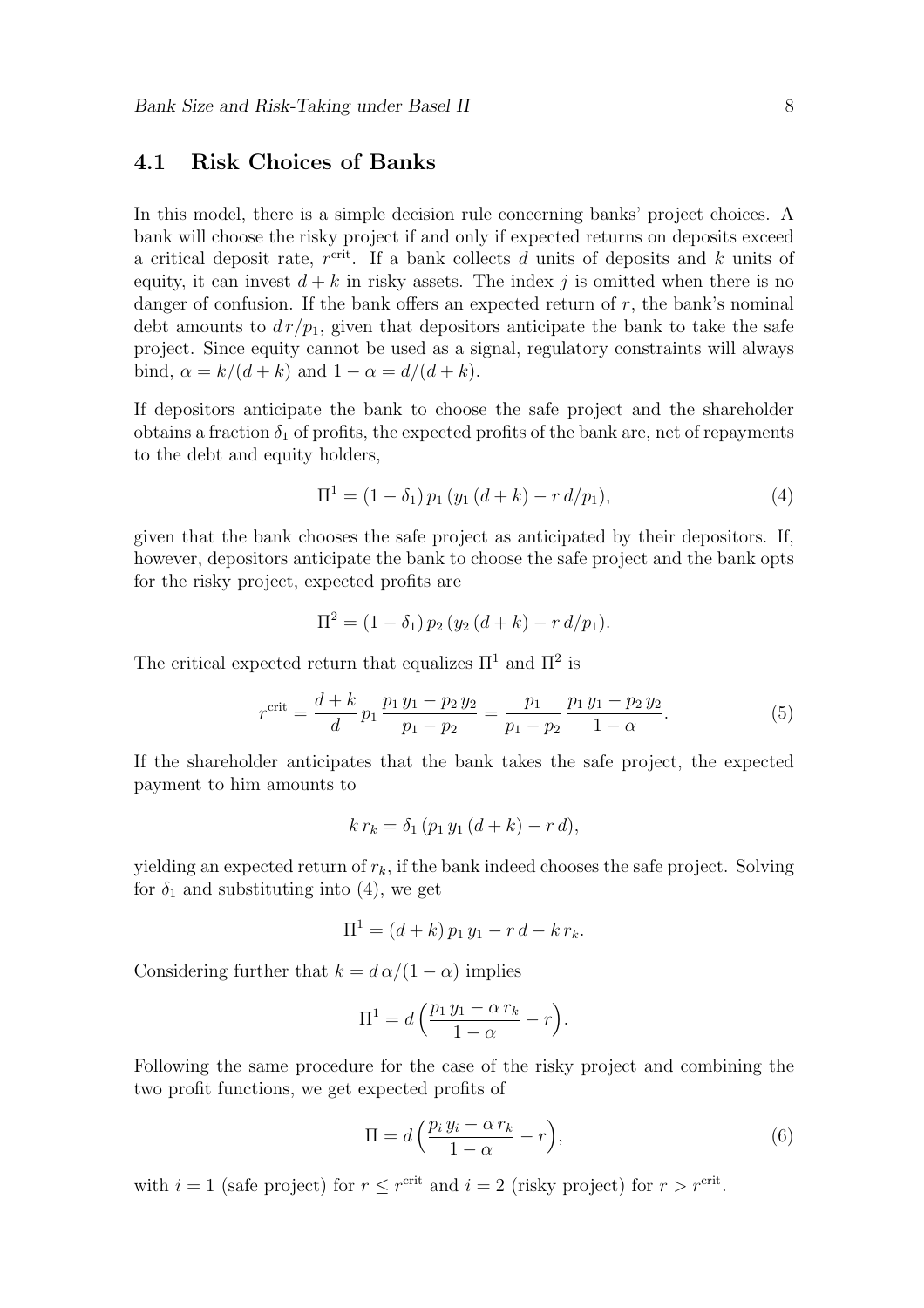Capital adequacy has two effects on the profitability of banks. First, for a given project choice, it deteriorates profitability, because the bank is forced to refinance itself through expensive equity. In general, part (but not necessarily all) of this cost is going to be shifted to depositors in the form of reduced deposit rates. Second, a higher  $\alpha$  increases the critical deposit rate  $r^{\text{crit}}$ . If this induces a single bank to take the efficient project where it otherwise would have chosen the inefficient one, profitability is enhanced. In that case, the capital regulation is beneficial for the bank because it allows the bank to commit to the safe project and thus avoid higher refinancing costs.

### **4.2 Reaction Functions of Banks**

We start with the analysis of a single bank (without loss of generality, the large bank) in a specific local market. If competition is weak and deposit rates are low, moral hazard is not a problem, and the large bank will choose the safe project. We will establish constraints on  $\sigma$  afterwards. Substituting (1) into (6) yields

$$
\Pi_L^1 = (D_L + n \sigma (r_L - r_S)) \left( \frac{p_1 y_1 - \alpha r_k}{1 - \alpha} - r_L \right).
$$

The first order condition implies

$$
r_L = \frac{1}{2} \left( \frac{p_1 y_1 - \alpha r_k}{1 - \alpha} + r_S - \frac{D_L}{n \sigma} \right).
$$
 (7)

The bank's expected profits are then

$$
\Pi_L^1 = \frac{n\,\sigma}{4} \left( \frac{p_1\,y_1 - \alpha\,r_k}{1 - \alpha} - r_S + \frac{D_L}{n\,\sigma} \right)^2,
$$

and its market share is

$$
d_L = \frac{n \sigma}{2} \frac{p_1 y_1 - \alpha r_k}{1 - \alpha} + \frac{D_L - n \sigma r_S}{2}.
$$

When the competitor's rate  $r<sub>S</sub>$  rises, the bank reacts by also offering higher rates (see (7)). At some point  $r_S^{\text{kink}}$ , it reaches the critical rate with  $r_L = r^{\text{crit}}$ ,

$$
r_S^{\text{kink}} = 2 r^{\text{crit}} + \frac{D_L}{n \sigma} - \frac{p_1 y_1 - \alpha r_k}{1 - \alpha}.
$$

When  $r<sub>S</sub>$  rises further, the bank does not immediately offer higher deposit rates, but it continues to offer  $r^{\text{crit}}$  (hence the kinks in figure 2). Otherwise, depositors would anticipate that the bank will choose the risky project and demand a higher default premium. The bank's market share is now simply  $d_L = D_L + n \sigma (r^{\text{crit}} - r_S)$ .

However, at some point  $r_S^{\text{jump}}$ , market rates are so high that the bank prefers to raise its rate, thereby admitting that it will take the risky project, but "regaining" some volume. After this point, the bank sets a deposit rate of

$$
r_L = \frac{1}{2} \left( \frac{p_2 y_2 - \alpha r_k}{1 - \alpha} + r_S - \frac{D_L}{n \sigma} \right).
$$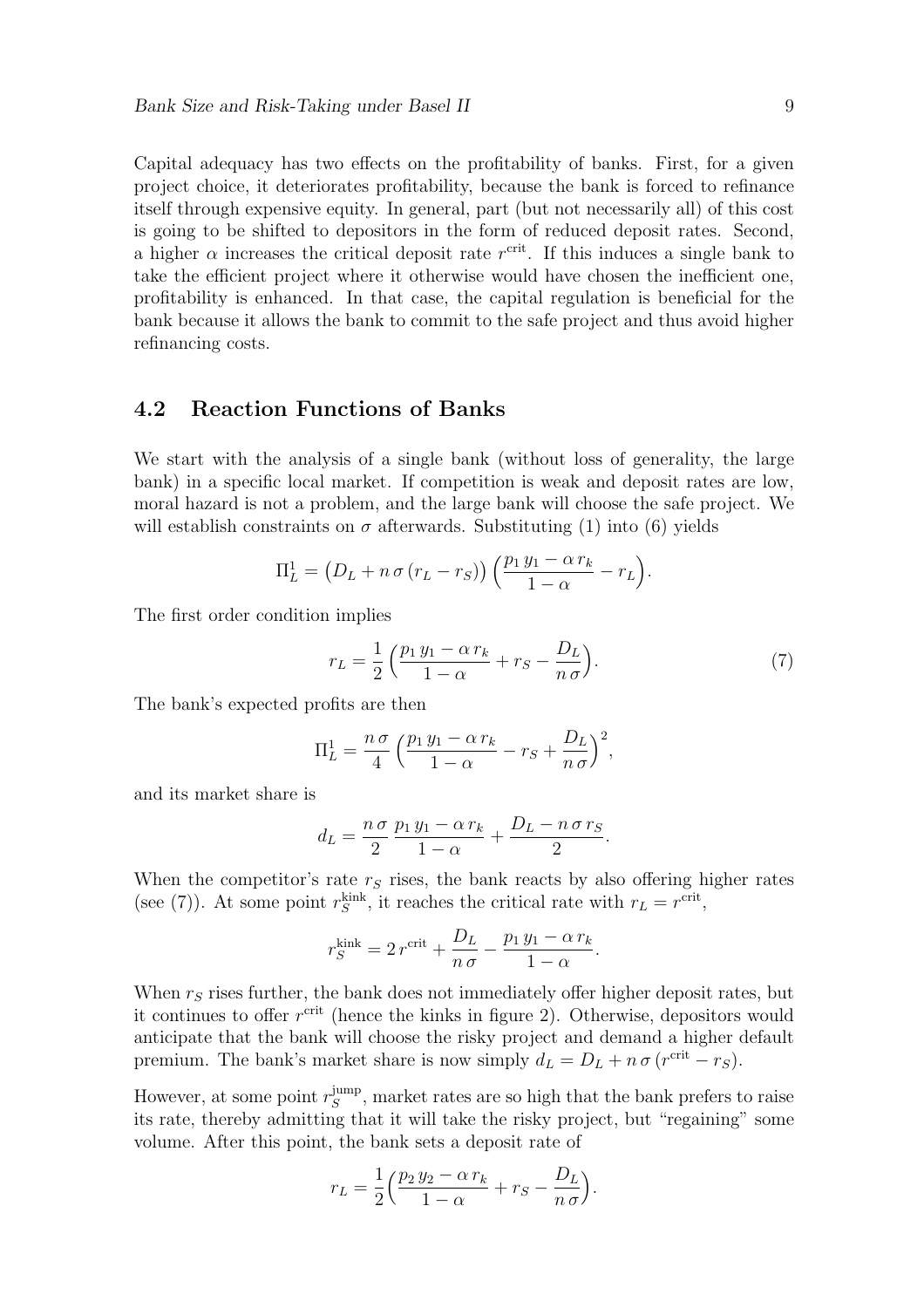#### Figure 2: Reaction Functions



Here and in the following figures, parameters are  $y_1 = 2$ ,  $p_1 = 2/3$ ,  $y_2 = 3.5$ ,  $p_2 = 1/3$ ,  $\alpha = 1/10$ ,  $r_k = 3/2$ ,  $D_L = 3$ ,  $D_S = 2$ , and  $\sigma = 3/4$ . The thick curve is the reaction function of the large bank, the thin curve is that of small banks.

The nominal rate is then  $r_L/p_2$ . The regime switch occurs when expected profits of the bank are equal in both regimes,

$$
(D_L + n \sigma (r^{\text{crit}} - r_S)) \left( \frac{p_1 y_1 - \alpha r_k}{1 - \alpha} - r^{\text{crit}} \right) = \frac{n \sigma}{4} \left( \frac{p_2 y_2 - \alpha r_k}{1 - \alpha} - r_S + \frac{D_L}{n \sigma} \right)^2.
$$

At the critical  $r_S^{\text{jump}}$ , the deposit volume of the bank must jump up: An infinitesimal increase in the deposit rate leads to a strictly positive deterioration in refinancing conditions, hence the benefit must also be strictly positive. This can only be achieved by a jump of expected deposit rates.

Summing up, the large bank's reaction function is

$$
r_L = \begin{cases} \frac{1}{2} \Big( \frac{p_1 y_1 - \alpha r_k}{1 - \alpha} + r_S - \frac{D_L}{n \sigma} \Big) & \colon & r_S \le r_S^{\text{kink}}, \\ \frac{1}{2} \Big( \frac{p_2 y_2 - \alpha r_k}{1 - \alpha} + r_S - \frac{D_L}{n \sigma} \Big) & \colon & r_S^{\text{kink}} < r_S \le r_S^{\text{jump}}, \\ \end{cases}
$$

The reaction functions of small banks have an analogous form. Figure 2 depicts the reaction functions of both bank types for a numerical example.

### **4.3 Equilibrium**

The equilibrium lies at the intersection of the reaction functions. Given the geometric structure of those functions, there is at least one equilibrium. However, as is also clear from the picture, the intersection may not be unique. For example, all banks may take the safe project (with deposit rates below the jump) in one equilibrium, whereas they may all take the risky project (with deposit rates above the jump) in another equilibrium. In such cases, we pick the Pareto-superior equilibrium with the lower deposit rates.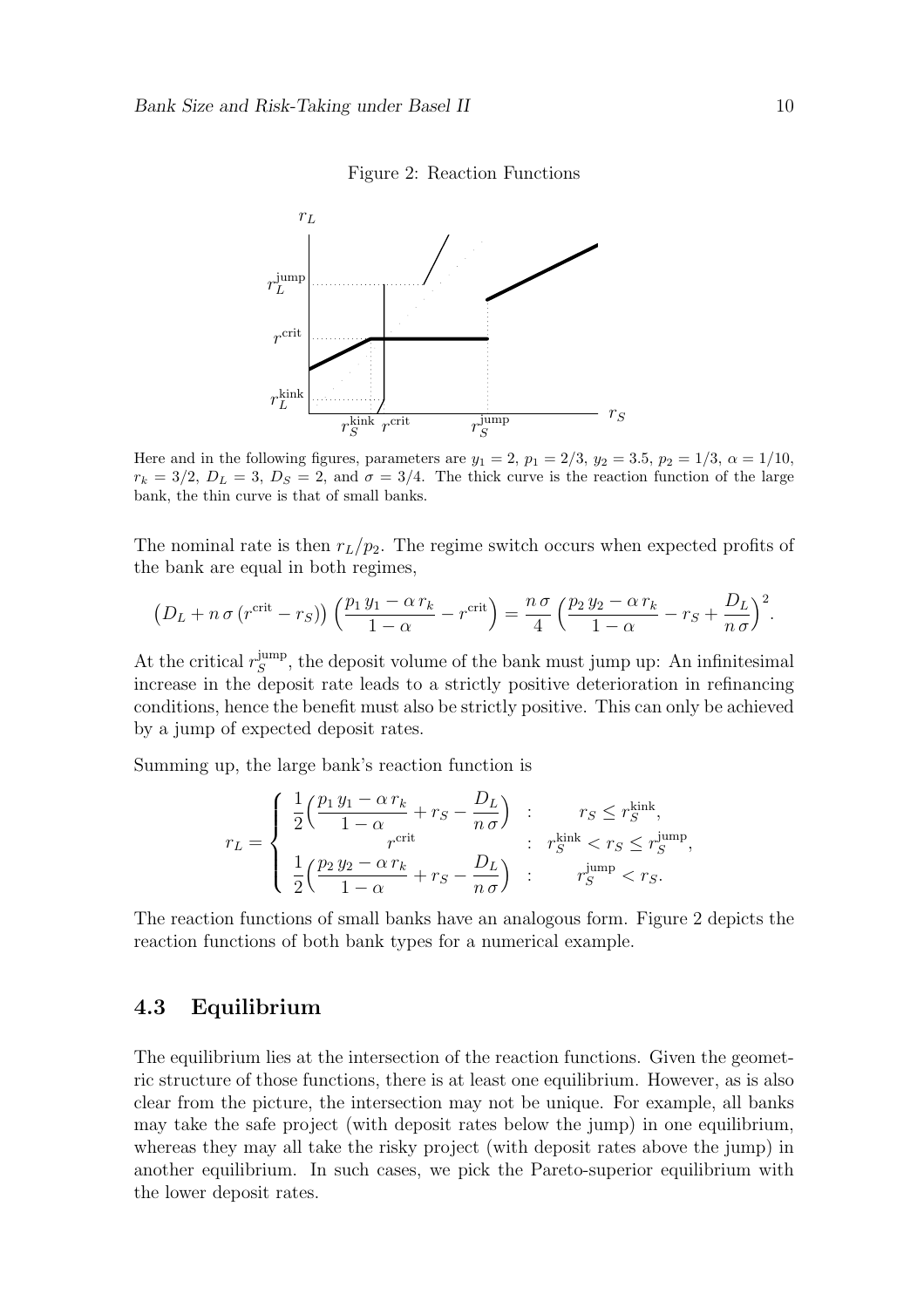Banks' behavior can be characterized by a number of regimes, differing with respect to the banks' risk-taking and deposit rate policies. It depends on the intensity of competition in which regime the banks find themselves. In our discussion, we start from a regime with low competition (small  $\sigma$ ) and then consider what happens if  $\sigma$  is increased. Figure 3 illustrates the effects of competition on banks' deposit rates, volumes, profits, and on welfare. We first discuss banks' deposit rates and risk-taking, before turning to banks' profits and to welfare.

**Regime 1: All banks below the kink** When both types of banks are below the kink, moral hazard is not a problem, and all banks choose the safe project. Equilibrium deposit rates are

$$
r_L = \frac{p_1 y_1 - \alpha r_k}{1 - \alpha} - \frac{D_L}{n \sigma} + \frac{D_L - D_S}{3 n \sigma},
$$
\n
$$
(8)
$$

$$
r_S = \frac{p_1 y_1 - \alpha r_k}{1 - \alpha} - \frac{D_S}{n \sigma} - \frac{D_L - D_S}{3 n \sigma}.
$$
\n(9)

As equilibrium deposit volumes, we obtain

$$
dL = DL - \frac{DL - DS}{3},
$$
  

$$
dS = DS + \frac{DL - DS}{3n},
$$

hence volumes do not depend on competition  $\sigma$ . Expected profits are

$$
\Pi_L = \frac{1}{9 n \sigma} \left( 2 D_L + D_S \right)^2 \quad \text{and} \quad \Pi_S = \frac{1}{9 n \sigma} \left( 2 D_S + D_L \right)^2.
$$

In equilibrium, small banks set deposit rates more aggressively than large banks  $(r_S > r_L)$  in order to attract market share. When competition increases ( $\sigma$  rises), both types of banks increase their deposit rates.

**Regime 2: Small banks above the kink** At some point the small banks, offering the higher rate, are going to reach the critical rate  $r^{\text{crit}}$ . They know that if they raised deposit rates further, depositors would anticipate that the bank chooses the inefficient project and demand an additional default premium. Therefore, small banks optimally leave their rates unchanged, foregoing some market share. This weakens competition for the large bank, who now sets a lower rate than it would in the absence of the moral hazard problem. However, as long as its deposit rate is below  $r^{\text{crit}}$ , the large bank increases its deposit rate as  $\sigma$  rises, albeit less strongly than before. Formally, deposit rates are given by

$$
r_L = \frac{1}{2} \left( \frac{p_1 y_1 - \alpha r_k}{1 - \alpha} + r^{\text{crit}} - \frac{D_L}{n \sigma} \right),
$$
  

$$
r_S = r^{\text{crit}},
$$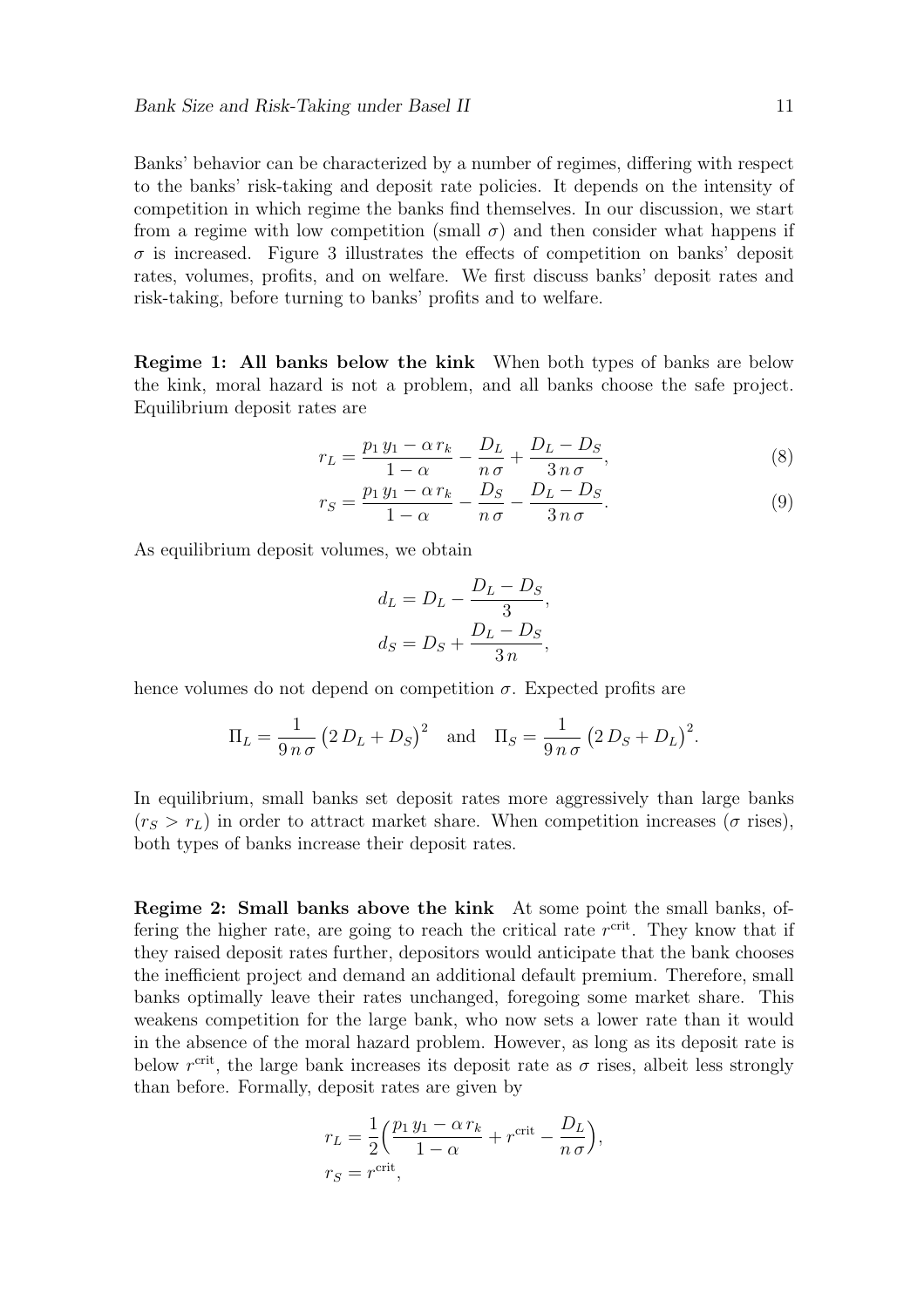and market shares by

$$
d_L = \frac{D_L}{2} + \frac{n \sigma}{2} \left( \frac{p_1 y_1 - \alpha r_k}{1 - \alpha} - r^{\text{crit}} \right),
$$
  

$$
d_S = \frac{D_L + 2 D_S}{2 n} - \frac{\sigma}{2} \left( \frac{p_1 y_1 - \alpha r_k}{1 - \alpha} - r^{\text{crit}} \right).
$$

Now the large bank grows with increasing competition, the small banks shrink.

**Regime 3: All banks above the kink** At some point, large banks also reach the critical rate  $r^{\text{crit}}$ .<sup>11</sup> In this case, both types of banks offer the same expected rate

$$
r_L = r_S = r^{\text{crit}}.
$$

The nominal rate is also identical because all banks take the safe project. Hence no bank can attract any customers from another bank, and deposit volumes are simply equal to the respective clienteles,

$$
d_L = D_L \quad \text{and} \quad d_S = D_S.
$$

**Regime 4: Small banks above the jump** At some point, it becomes profitable for small banks to raise deposit rates and opt for the risky project. Depositors at these banks now anticipate the risky project. Therefore, nominal rates must jump up to include the higher default premium. However, the small banks raise deposit rates even further to gain market shares. The large bank sticks to the lower deposit rate, thereby accepting a sharp decrease in its market share. So equilibrium rates are

$$
r_L = r^{\text{crit}},
$$
  
\n
$$
r_S = \frac{1}{2} \left( \frac{p_2 y_2 - \alpha r_k}{1 - \alpha} + r^{\text{crit}} - \frac{D_S}{n \sigma} \right),
$$
\n(10)

yielding the deposit volumes

$$
d_L = \frac{2 D_L + D_S}{2} - \frac{n \sigma}{2} \left( \frac{p_1 y_1 - \alpha r_k}{1 - \alpha} - r^{\text{crit}} \right),
$$
  

$$
d_S = \frac{D_S}{2 n} + \frac{\sigma}{2} \left( \frac{p_1 y_1 - \alpha r_k}{1 - \alpha} - r^{\text{crit}} \right).
$$

The increase in small banks' deposit rates may be so large that the large bank also finds it beneficial to raise its rate. In this case, regime 3 may directly be followed by regime 5 (see figure 4 for an illustration).

<sup>&</sup>lt;sup>11</sup>If small and large banks are sufficiently asymmetric  $(D_L \gg D_S)$ , or if the moral hazard problem is small  $(p_1 y_1 \approx p_2 y_2)$ , it may happen that the small banks reach  $r^{jump}$  before the large bank reaches  $r^{\text{crit}}$ . This would give rise to an additional regime. We do not explicitly treat this regime in the paper because it does not provide any additional insights, but just makes the discussion more cumbersome.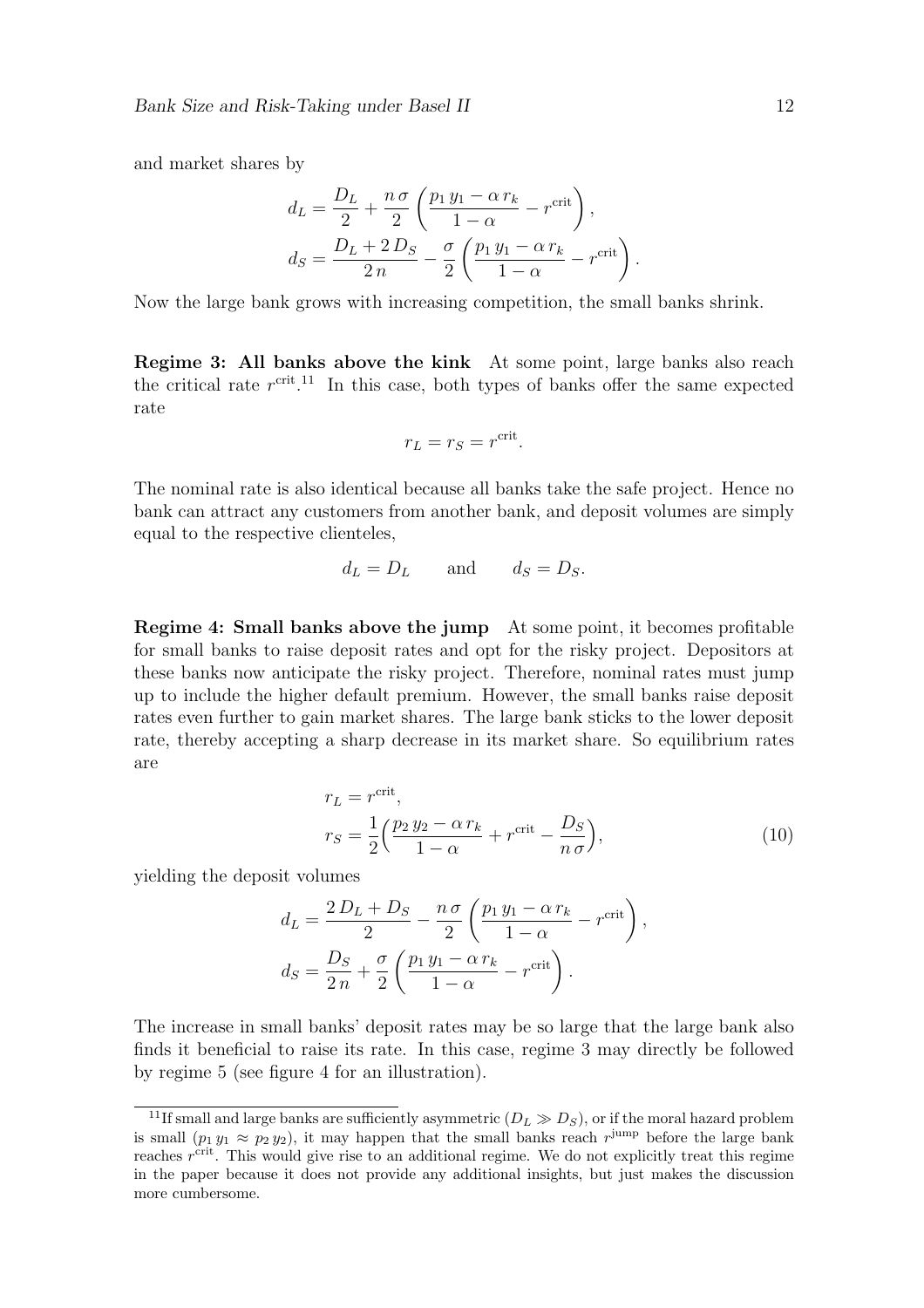

Figure 3: Equilibrium Deposit Rates, Volumes, Profits, and Welfare

Thick lines denote the large bank, thin lines the small banks. For deposits and profits, *aggregate* amounts for the group of small banks are plotted. Numbers on the abscissa indicate regimes.

**Regime 5: All banks above the jump** Finally, even the large bank finds it profitable to raise deposit rates sharply and signal that it will take the risky project. From this point on, all banks take the risky project. The small banks react by raising deposit rates as well, but not as sharply as the large bank. Therefore, the small banks will lose some of the market share they had gained before. However, the small banks' rate continues to exceed the rate at the large bank.

Similar to  $(8)$  and  $(9)$ , we obtain

$$
r_L = \frac{p_2 y_2 - \alpha r_k}{1 - \alpha} - \frac{D_L}{n \sigma} + \frac{D_L - D_S}{3 n \sigma},
$$
  

$$
r_S = \frac{p_2 y_2 - \alpha r_k}{1 - \alpha} - \frac{D_S}{n \sigma} - \frac{D_L - D_S}{3 n \sigma}.
$$

The expressions for deposit volumes and expected profits are the same as in regime 1 (but profits are much lower in this case due to higher competition and, hence, higher deposit rates).

We now discuss how banks' profits are affected by the different regimes (see the bottom left panel of figure 3). In general, increasing competition decreases profits. The reason is that banks have to offer higher interest rates to prevent their depositors from switching to another bank. Thereby they exert a negative externality on their competitors. In our model, this externality is very strong because of the inelastic aggregate supply of deposits; the qualitative result would still hold if the supply of deposits was elastic (but not perfectly).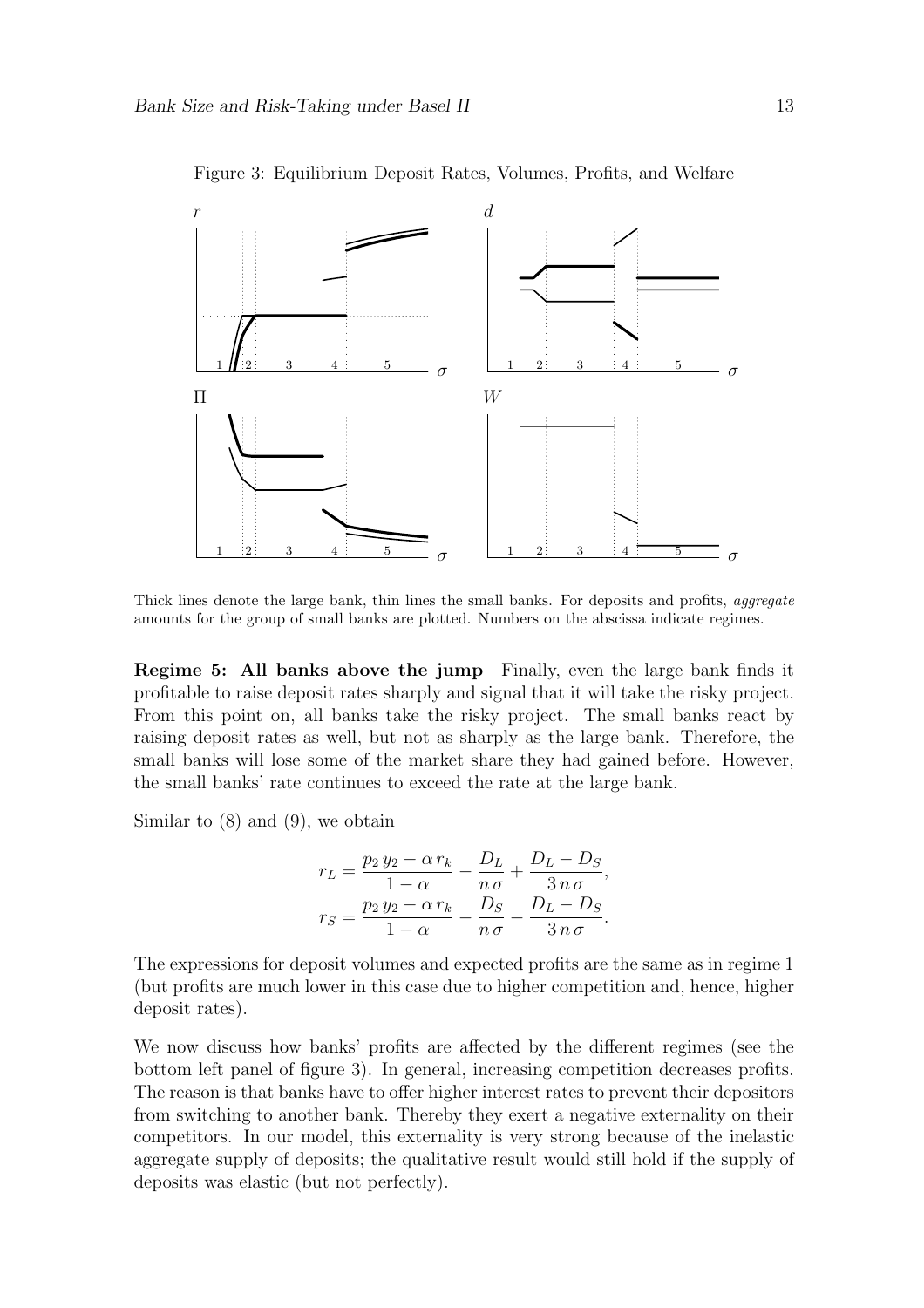However, in some regimes, the moral hazard problem prevents some banks from raising rates, which implies a drop in their market shares and profits if the competitor bank continues to raise rates. For example, in regime 4, large banks are prevented from offering higher rates, whereas small banks raise rates in response to higher competition. Even though this reduces small banks' margins, it may boost their profits due to the gains in market shares. Hence, in regime 4, small banks may actually *profit* from an increase in competition (see figure 3 for an example of this phenomenon). In this case, the large bank's deposit rate is a suboptimal response to the rate of the competitor bank, and the bank's profits decrease not only in absolute terms, but also relatively to the small bank. If both large and small banks are unwilling to raise rates (regime 3), an increase in  $\sigma$  leaves volumes, rates and profits unaffected.

Finally, we want to analyze the effects of competition on welfare (see the bottom right panel of figure 3). In our model, welfare consists of only two components: the proceeds from the project, and the opportunity costs from (inefficient) equity finance. The opportunity costs of depositors do not have to be taken into account because they are constant, given that the aggregate deposit volume is constant.<sup>12</sup> Interest payments are welfare-neutral. Hence, the welfare function is

$$
W = \sum_{j} \left[ (p_j y_j) d_j - (r_k - p_j y_j) k_j \right]
$$
  
= 
$$
\sum_{j} d_j \frac{p_j y_j - \alpha r_k}{1 - \alpha}.
$$

The aggregate opportunity costs from equity finance (i.e.  $r_k \alpha/(1-\alpha)$ , since  $D_L$  +  $D<sub>S</sub> = 1$ ) do not depend on  $\sigma$ . Hence, welfare is affected through the banks' project choices alone. Welfare is highest (and constant) in regimes 1 to 3 when all banks choose the safe project, and lowest (and constant) in regime 5 when all banks choose the risky project. In regime 4, the banks choosing the risky project expand, such that welfare decreases in this regime. Welfare jumps discretely between the regimes 3 and 4, and 4 and 5, respectively, because at that point, one type of banks switches its entire portfolio from the safe to the risky project. Overall, welfare decreases in competition in our model. Hence, our model yields predictions similar to the literature on the trade-off between banking stability and competition.

### **4.4 The Impact of Capital Regulation**

So far, we have been holding capital regulation constant. Now we ask how the banks respond to a tightening in capital adequacy. We first consider what happens *within* the regimes described in the preceding section. Then we discuss regime switches triggered by the tightened regulation.

<sup>&</sup>lt;sup>12</sup>The assumption of a constant aggregate deposit volume facilitates the welfare analysis substantially. However, it also limits the generality of our welfare implications as will be discussed in the conclusion.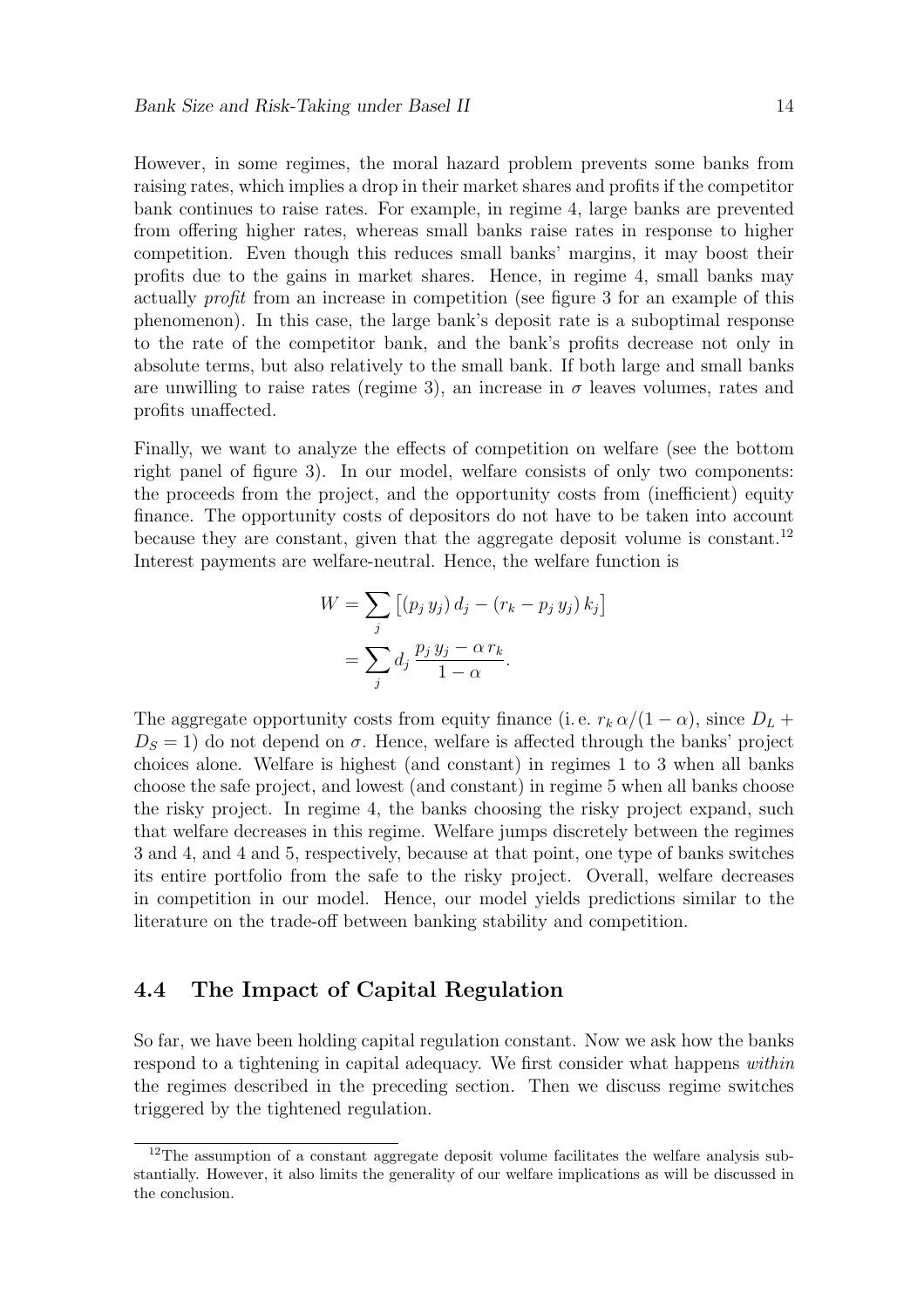In regimes 1 and 5, tightened capital adequacy leaves deposit volumes and profits unaffected, but leads to the same decrease in deposit rates at small and large banks,

$$
\frac{\partial r_L}{\partial \alpha} = \frac{\partial r_S}{\partial \alpha} = -\frac{r_k - p_1 y_1}{(1 - \alpha)^2} < 0.
$$

This implies that the increase in the costs of equity finance is shifted entirely to the depositors in this regime, whereas the banks' profits are not affected by the regulation.

If only the small banks are above the kink (regime 2), tightened capital adequacy implies higher rates and volumes for the small banks,

$$
\frac{\partial r_S}{\partial \alpha} = \frac{\partial r^{\text{crit}}}{\partial \alpha} = \frac{p_1}{p_1 - p_2} \frac{p_1 y_1 - p_2 y_2}{(1 - \alpha)^2} > 0 \text{ and}
$$

$$
\frac{\partial d_S}{\partial \alpha} = \sigma \frac{p_1 (r_k - p_2 y_2) + p_2 (r_k - p_1 y_1)}{2 (p_1 - p_2)(1 - \alpha)^2} > 0.
$$

The reason is that an increase in  $\alpha$  raises  $r^{\text{crit}}$ , thereby relaxing the constraints on the small banks. By raising rates to the new  $r^{\text{crit}}$ , the small banks can attract more deposits and may increase their profits. Given the inelastic aggregate supply of deposits, the large bank must shrink. The effect on the large bank's deposit rate is ambiguous. On the one hand, the rate increase by the small banks induces the large bank to raise its rate as well. On the other hand, the investment becomes less profitable due to higher equity costs, which reduces competition for deposits and induces the large bank to decrease its rate. In any case, the large bank's profits may fall.

When both types of banks are above the kink, but below the jump (regime 3), a tightened regulation raises deposit rates for both types of banks,

$$
\frac{\partial r_L}{\partial \alpha} = \frac{\partial r_S}{\partial \alpha} = \frac{\partial r^{\text{crit}}}{\partial \alpha} > 0.
$$

As before, the rise in the critical rate relaxes the constraints on banks. However, in this case the relaxation is not beneficial to the banks because they cannot attract any deposits from their competitors. Volumes remain unchanged, and profits of both types of banks decrease. The constancy of deposit volumes is a result of our assumption that deposit volumes are constant at the aggregate level. If we relaxed this assumption, volumes would increase in the presence of tightened regulation.<sup>13</sup> This result is interesting because it implies that a tightening of regulation may have an *expansionary* effect on the banking sector. The reason is that higher capital adequacy attenuates the moral hazard problem.

When markets are so competitive that small banks prefer to take the risky projects (regime 4), the effects of tightened capital regulation are the same as in regime 2, with reversed roles. The large bank will expand at the expense of small banks; the large bank will gain, the small banks will lose.

<sup>&</sup>lt;sup>13</sup>However, profits may decrease even in the presence of an elastic aggregate supply of deposits.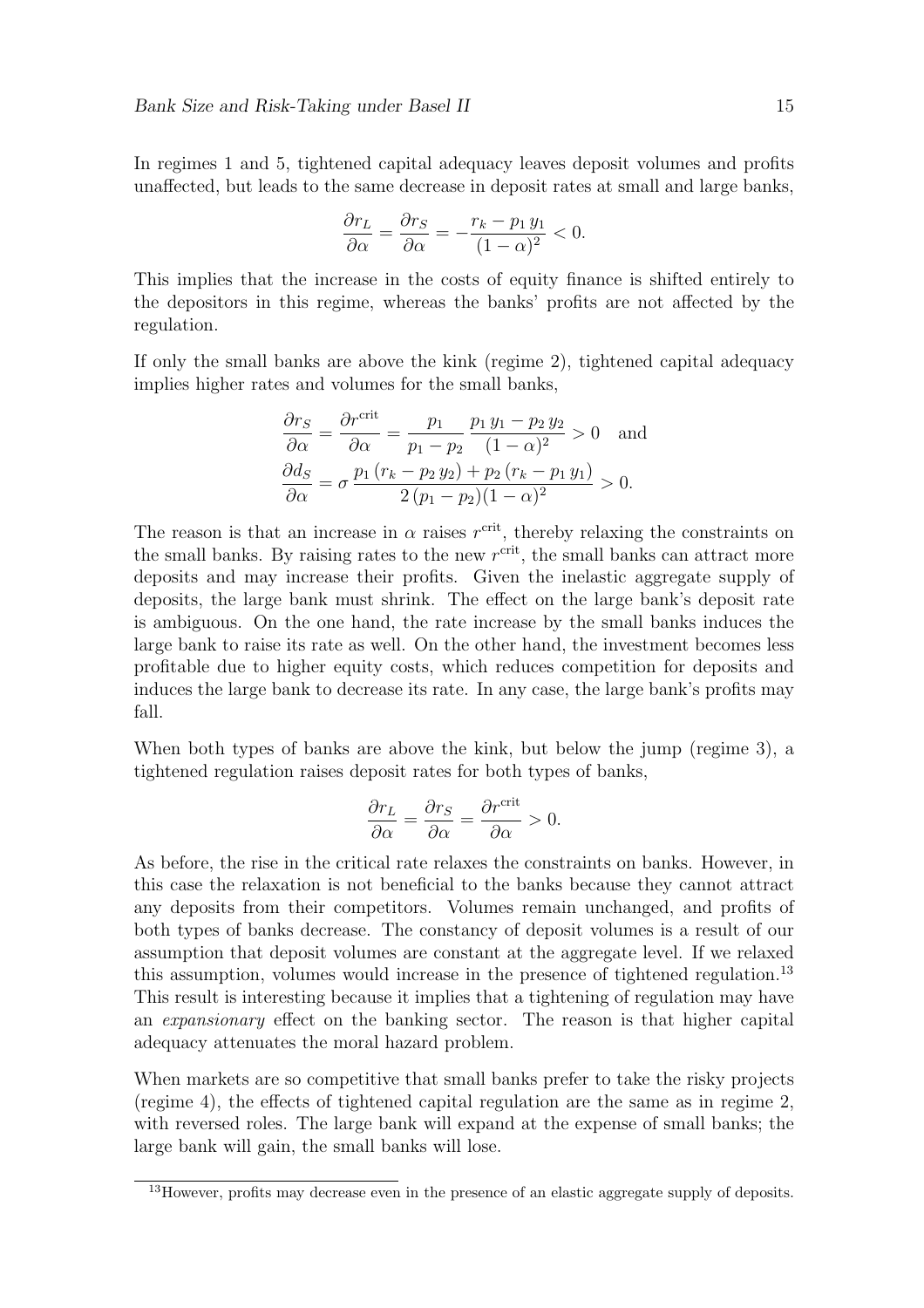

Figure 4: Regimes for Varying  $\alpha$  and  $\sigma$ , Standardized Approach

The numbers mark the areas of the different regimes as described in the text. The dotted horizontal line refers to  $\alpha = 0.1$ , the example used in the previous figures. The dashed line marks  $\bar{\alpha} =$  $p_1 p_2 (y_2 - y_1)/(p_1 - p_2)/r_k$  (here  $\bar{\alpha} = 2/3$ ), above which only regime 1 exists.

The preceding discussion suggests that a tightening of capital requirements may lead to an expansion of one type of bank in certain cases. Of particular interest is regime 2, where small banks may expand in the face of tightened regulation. If one assumes that small banks are specialized in financing small and medium enterprises (SMEs), this result implies that the financing of SMEs is not necessarily choked by capital adequacy. In fact, the opposite may be true.

Note that in our model, a tightening of capital regulation always reduces welfare in the absence of regime switches. The reason is that higher capital adequacy increases the inefficiencies arising from equity finance, while leaving the aggregate level of deposits unchanged. If the aggregate supply of deposits were very elastic, welfare increases would be conceivable even without regime switches.

Within our model, welfare increases can only be obtained if the tightening of capital regulation induces a regime switch, rendering banks less likely to take the risky projects. Figure 4 illustrates this effect for a numerical example: Starting from a regime where one or both types of banks opt for the risky project (regimes 4 or 5), an increase in  $\alpha$  eventually leads to a switch into a regime where both types of banks opt for the safe project (holding competition  $\sigma$  constant). The following proposition formalizes this result.<sup>14</sup>

**Proposition 1 (Standardized Approach)** *Higher capital requirements increase the critical levels of competition*  $\sigma_S^{\text{crit}}$  *and*  $\sigma_L^{\text{crit}}$ *, above which small and large banks choose the risky project, i.e.*  $\partial \sigma_S^{\text{crit}} / \partial \alpha > 0$  *and*  $\partial \sigma_L^{\text{crit}} / \partial \alpha > 0$ *.* 

Graphically, the proposition implies that the border between the area where all banks choose the safe project (regimes 1, 2, and 3) and the remaining area (regimes 4

<sup>&</sup>lt;sup>14</sup>The proofs of propositions and remarks are found in the Appendix.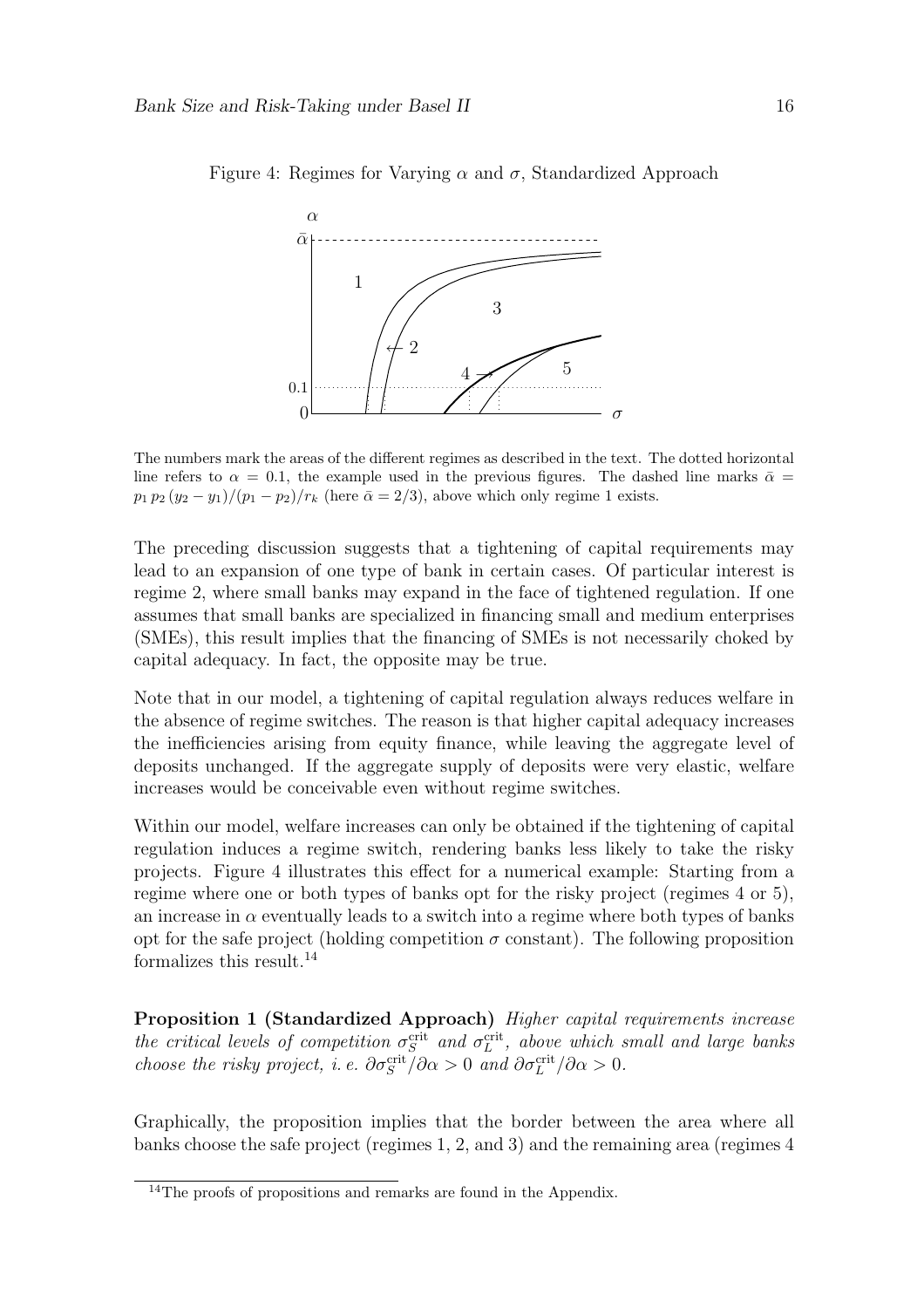and 5), and the border between regimes 4 and 5 are strictly increasing (see figure 4). In fact, it is easy to show that the same is true for all other borders.

The proposition implies that higher capital requirements reduce the range of  $\sigma$ , for which at least one type of bank opts for the risky project (regimes 4 and 5). According to the following remark, this statement can be generalized to any other parameter of our model.

**Remark 1** *Higher capital requirements weakly reduce the set of parameters for which at least one type of banks chooses the risky project.*

Hence, for *any* parameter of our model, the range of regimes 4 and 5 shrinks in reaction to an increase in  $\alpha$ . The generality of this result is remarkable.

We can conclude that, in our model, the capital regulation always decreases welfare *within* regimes. However, tightened regulation may increase welfare because it may induce banks to switch from the risky to the safe project. The stricter the regulation, the more competitive markets must be to induce banks to take risky projects. If the net effect of higher inefficiencies from equity finance and lower risk-taking on welfare is positive, one may say that the capital regulation achieves its goal.

# **5 The IRB Approach**

So far, we have discussed an economy in which all banks use the standardized approach. Now we turn to the IRB approach. We first consider what happens if all banks must adopt the IRB approach (Section 5.1). Then we analyze the implications of banks' right to choose between the two approaches, as envisioned by the new Basel accord (Section 5.2).

### **5.1 Compulsory IRB Approach**

In this section, we assume that the IRB approach according to (2) and (3) is compulsory for all banks. What are the implications of switching from the standardized to the IRB approach? Clearly, the answer depends on whether the regulation has become stricter or looser. We assumed above that banks need less capital if they choose the safe project, compared to the standardized approach, and more capital if they choose the risky project, i.e.  $\beta_1 < \alpha < \beta_2$ . Note that our qualitative results are independent of how much  $\beta_1$  lies below and  $\beta_2$  above  $\alpha$ .

Using the same procedure as in section 4.1, we derive the critical rate  $\dot{r}^{\text{crit}}$ . For distinction, we put a dot on variables that refer to the compulsory IRB approach. Here the assumption of a single shareholder becomes crucial. It implies that the equity investor can infer the bank's project choice from the amount of equity that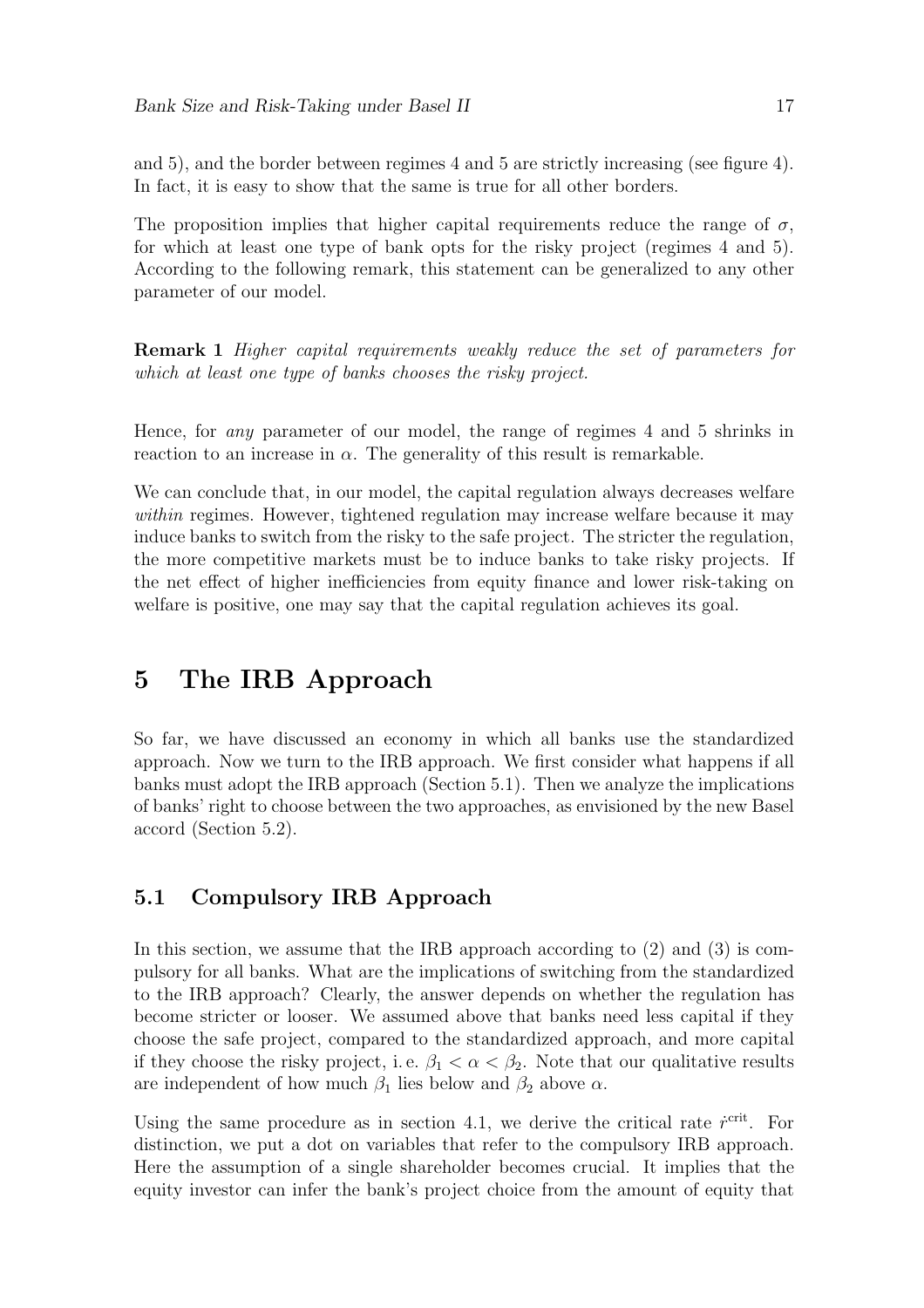the bank raises. Let  $\Pi^1$  again denote the expected profits of a bank that chooses the safe project as anticipated by the depositors, and  $\Pi^2$  the profits of a bank that deviates by taking the risky project. We then get

$$
\Pi^{1} = (1 - \delta_{1}) p_{1} (y_{1} (d + k_{1}) - r d/p_{1}) - C \text{ with}
$$
  

$$
k_{1} = \delta_{1} p_{1} (y_{1} (d + k_{1}) - r d/p_{1})/r_{k}
$$

if the bank takes the safe project, and

$$
\Pi^2 = (1 - \delta_2) p_2 (y_2 (d + k_2) - r d/p_1) - C \text{ with}
$$
  

$$
k_2 = \delta_2 p_2 (y_2 (d + k_2) - r d/p_1) / r_k
$$

if the bank deviates, yielding

$$
\Pi^{1} = d\left(\frac{p_{1} y_{1} - \beta_{1} r_{k}}{1 - \beta_{1}} - r\right) - C, \text{ and}
$$

$$
\Pi^{2} = d\left(\frac{p_{2} y_{2} - \beta_{2} r_{k}}{1 - \beta_{2}} - \frac{p_{2}}{p_{1}} r\right) - C.
$$

The critical deposit rate is then

$$
\dot{r}^{\text{crit}} = \frac{p_1}{p_1 - p_2} \left( \frac{p_1 y_1 - r_k}{1 - \beta_1} - \frac{p_2 y_2 - r_k}{1 - \beta_2} \right).
$$

One can check that for  $\beta_1 = \beta_2 = \alpha$ , the critical rate is the same as in the standardized approach (see (5)). Comparative statics are  $\partial \dot{r}^{\text{crit}}/\partial \beta_1 < 0$  and  $\partial \dot{r}^{\text{crit}}/\partial \beta_2 > 0$ . Raising  $\beta_1$ , while holding  $\beta_2$  constant, lowers the relative costs of risk-shifting; raising  $\beta_2$ , while holding  $\beta_1$  constant, increases them. Given our assumptions on  $\beta_1$  and  $\beta_2$ ,  $\dot{r}^{\text{crit}}$  is strictly larger than  $r^{\text{crit}}$ .<sup>15</sup> In contrast to the standardized approach, the critical rate also depends on the cost of equity  $r_k$ , with  $\partial \dot{r}^{\text{crit}}/\partial r_k > 0$ . Higher costs of capital make risk-shifting less attractive. Fixed costs C are, of course, irrelevant for the marginal analysis and for risk-shifting.

The introduction of the IRB approach has two effects: First, it decreases the capital requirements for safe projects and increases them for risky projects. The effects are similar to the ones from a loosened or tightened capital regulation in the standardized approach. Second, it raises the critical rate. The qualitative properties of banks' reaction functions are just as under the standardized approach (see figure 2). As a result, we again have five regimes, depending on whether banks are below or above the kinks and the jumps of their reaction functions.

We start again by describing the behavior of banks within regimes, before discussing regime switches. If both types of banks are below the kink (regime 1), they will

<sup>&</sup>lt;sup>15</sup>The fact that  $\dot{r}^{\text{crit}}$  lies above (and possibly well above)  $r^{\text{crit}}$  is critical for the model when we introduce the right to choose between different regulatory approaches. If, for example, banks' deposit rates are constrained by  $r^{\text{crit}}$  (as in regime 3), they have an incentive to implement the IRB approach in order to overcome this constraint and raise rates, but not farther than  $\dot{r}^{\text{crit}}$ .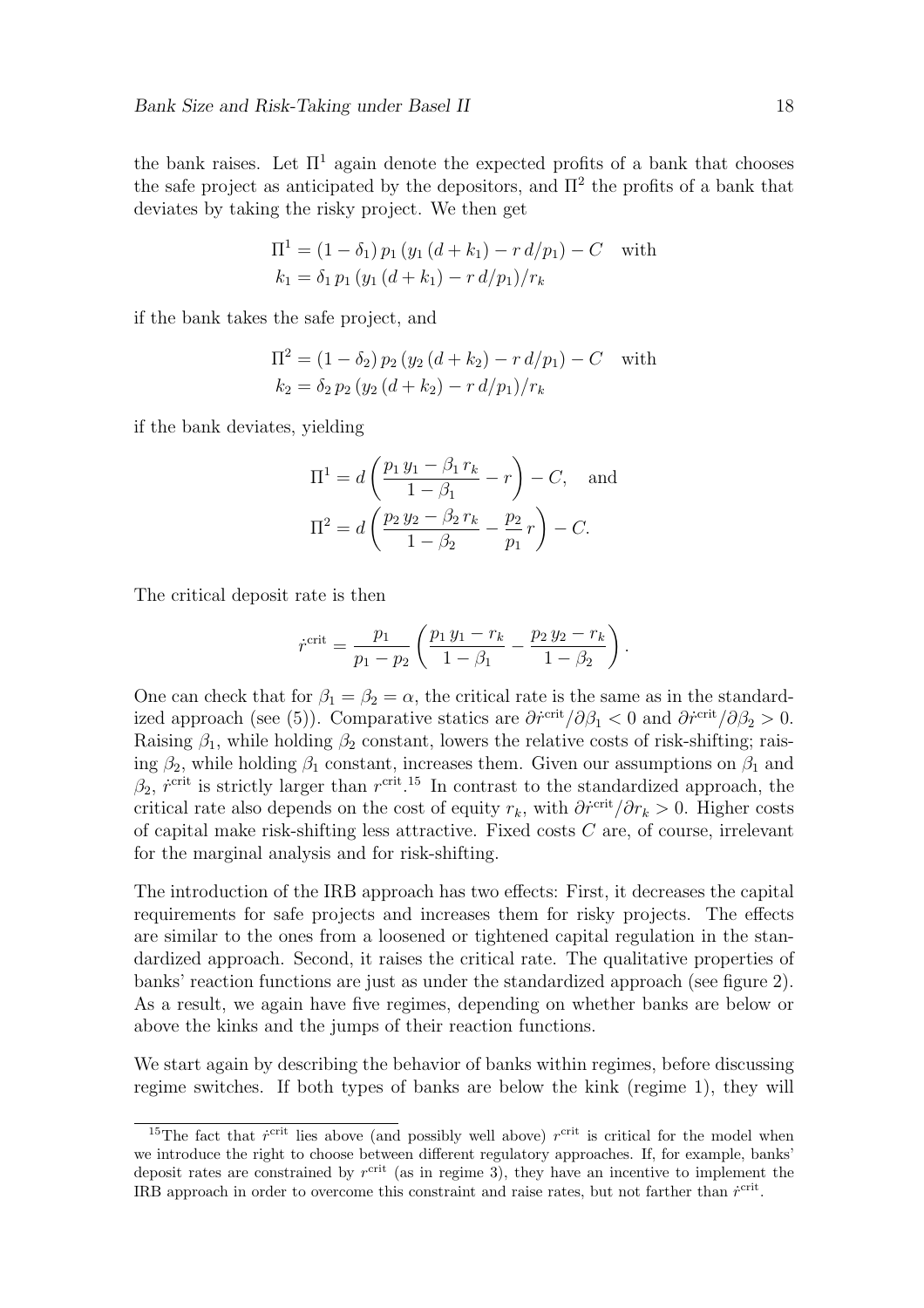

Figure 5: Equilibrium Deposit Rates and Regime Switches, IRB Approach

In the left panel, the thick line denotes the large bank, the thin line the small banks. Dotted vertical lines mark the regime switches in the *standardized* approach; the dotted horizontal line is the critical rate in the standardized approach. The right panel plots the critical  $\sigma$ 's of the regime switches for varying  $\Delta \beta = \beta_2 - \beta_1$ . Here, we assume that  $\beta_1$  and  $\beta_2$  lie symmetrically around  $\alpha$ . The dotted line refers to the parameter constellation of the left panel. The dashed line marks the maximal differentiation  $\Delta \beta = 2 \alpha$ .

offer higher deposit rates. Lower capital requirements make the investment more profitable, hence the competition for deposits becomes more severe. The opposite is true when all banks are above the jump (regime 5). Here, because both types of bank take the risky project, capital adequacy is tightened, and deposit rates drop.

In regime 2, all banks raise their rates. Small banks raise their rates because the increase in the critical rate (from  $r^{\text{crit}}$  to  $\dot{r}^{\text{crit}}$ ) relaxes the constraints on their deposit rate policies. The large bank also raises its rate, first, because the small banks raise their rates, and second, because investing becomes more profitable. However, the increase of the large bank is less pronounced than that of the small banks. This allows the small banks to "recapture" some market share from the large bank. Remarkably, this may even lead to increased profits at the small banks, implying that small banks may benefit from a transition from the standardized to the compulsory IRB approach. In contrast, the large bank shrinks, and its profits are always decreased compared to the standardized approach. These results are interesting because they appear to contradict the conventional wisdom that small borrowers are bound to suffer from the IRB approach. We see that small banks may actually gain relative to large banks from implementing the IRB approach. If we believe that small banks serve primarily small borrowers, our results suggest that the IRB approach may actually have an expansionary effect on SME borrowing.

In regime 3, all banks raise rates after the transition to the IRB approach because of the increase in the critical rate. This results in lower profits for both bank types. Finally, in regime 4, the large bank raises its rate because of the increase in the critical rate. The reaction of small banks is ambiguous. On the one hand, they want to raise rates in reaction to the large bank's rate increase. On the other hand, they want to cut rates because they are subject to a stricter capital requirement,  $\beta_2$ , rendering investment less attractive.

As before, we are interested most in whether the transition from the standardized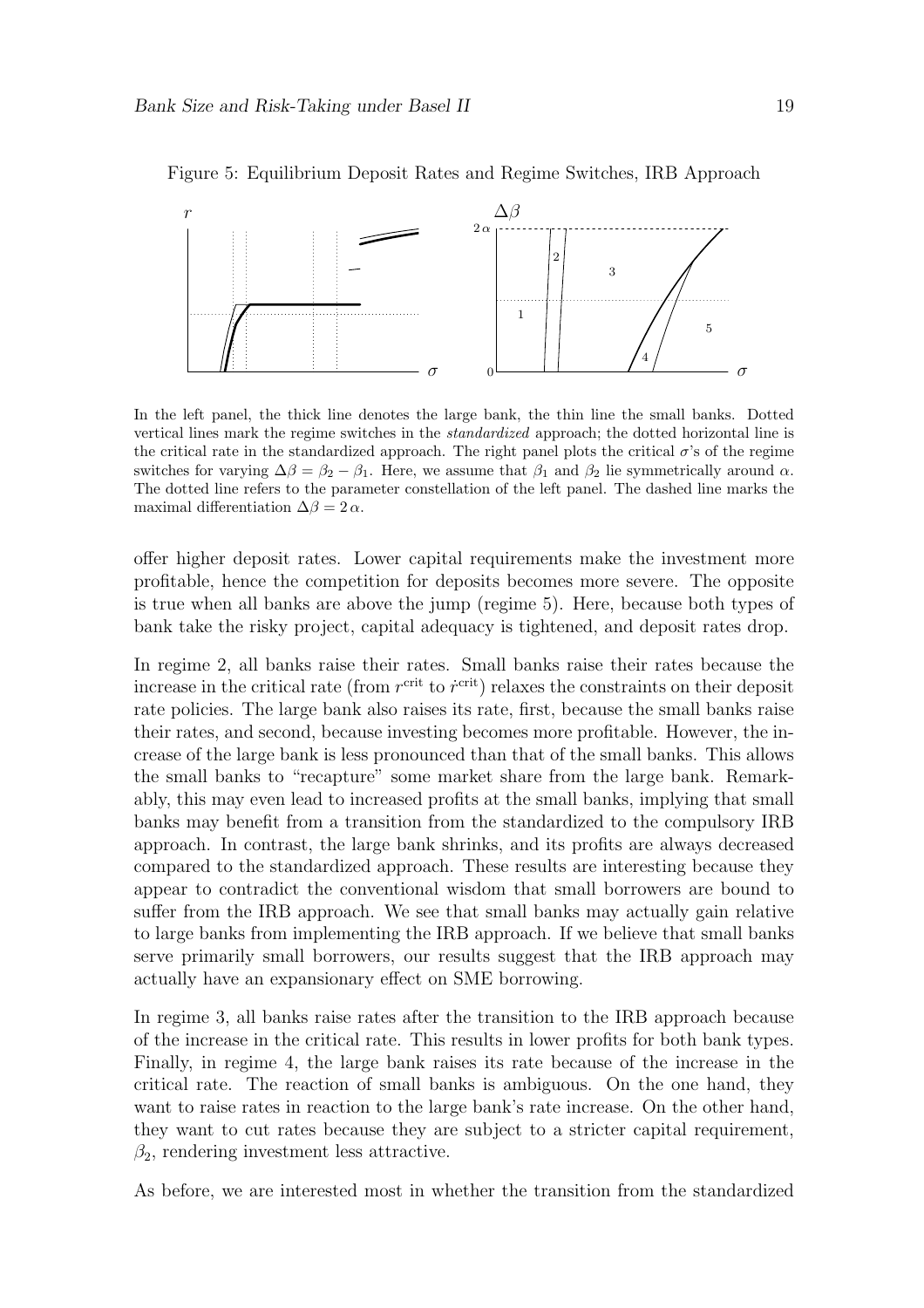to the IRB approach can deter banks from choosing the risky project. Figure 5 presents a numerical example. The left panel shows equilibrium deposit rates in the IRB approach for different levels of competition. For comparison, it also shows the levels of competition at which regime switches occurred in the standardized approach. Apparently, all regime switches move towards more competition. In the right panel, the critical  $\sigma$ 's of the regime switches are plotted for varying  $\Delta\beta$  =  $\beta_2 - \beta_1$ , measuring the degree of differentiation by the IRB approach. The thick curve denotes the critical  $\sigma$ , above which at least one bank type chooses the risky project. The curve increases monotonically. Similarly, the border between regimes 4 and 5 increases monotonically. Hence, the more the IRB approach differentiates among risks, the more competitive markets must be to induce banks to choose the risky project. The following proposition states that these results are true for any parameter constellation. As before, the other borders increase as well. The proofs are analogous.

**Proposition 2 (Compulsory IRB Approach)** *A transition from the standardized to a compulsory IRB approach increases the critical levels of competition*  $\sigma_S^{\text{crit}}$  $and \quad \sigma_L^{\text{crit}}$ , above which small and large banks choose the risky project, *i. e.*  $\partial \sigma_S^{\text{crit}}/\partial \Delta \beta > 0$  *and*  $\partial \sigma_L^{\text{crit}}/\partial \Delta \beta > 0$ *.* 

Because switching to the risky project is more costly than under the standardized approach, both types will start to raise the rates (and signal that they will take the risky project) at a more competitive stage. Similar to the statement in remark 1, the transition from the standardized to a compulsory IRB approach weakly reduces the set of (any) parameters for which at least one type of bank takes the risky project.

Let us discuss the effects of the transition on welfare. Within the regimes, welfare is increased relative to the standardized approach if banks choose the safe project (regimes 1 to 3) because capital requirements are reduced. The opposite is true when both banks take the risky project (regime 5). In regime 4, the effect is ambiguous because capital requirements increase for one bank, but decrease for the other. In addition, welfare is increased relative to the standardized approach because the IRB approach is better at deterring banks from choosing the risky project than the standardized approach. However, banks have to incur fixed costs C under the IRB approach, which reduces welfare. In fact, these fixed costs may be so high that some banks are driven out of business. In our model, this would actually increase welfare, as long as the large bank stays in business.16

If the regulation is designed in a way that induces all bank types to opt for the safe project, and if fixed costs are not too high, the IRB approach is superior to the standardized approach in terms of welfare because it economizes on capital. Hence, we can conclude that the compulsory transition from the standardized to the IRB approach achieves its goal as long as the fixed costs C are not too high.

<sup>&</sup>lt;sup>16</sup>The reason for this result is that there are no deadweight losses from monopolization, because the aggregate level of deposits is constant.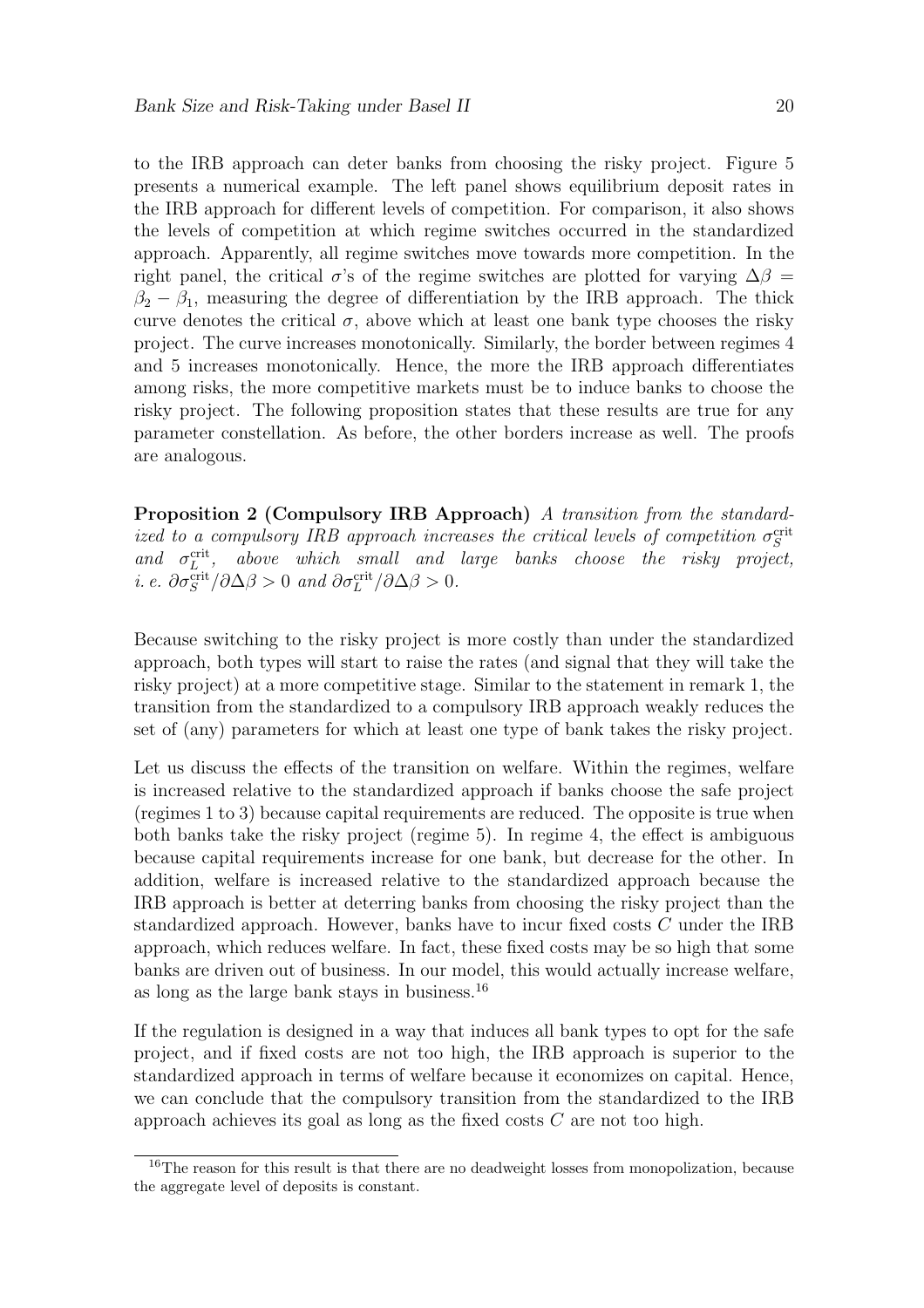### **5.2 The Right to Choose**

In the preceding section, we assumed that all banks have to adopt the IRB approach. However, the new Basel accord does not make such a prescription. Instead it allows banks to *choose* between the standardized and the IRB approaches. We will see that this right to choose fundamentally changes our assessment of the regulation.

Banks will opt for the IRB approach if this increases their profits, given the regulatory approaches and deposit rates of their competitor banks. If fixed costs C are so high that neither small nor large banks choose the IRB approach, we are back in the case of section 4. The regulatory amendment is then irrelevant. If fixed costs C are so low that all bank types opt for the IRB approach, we are back in the case of section 5.1. The interesting case is the intermediate situation where switching to the IRB approach is profitable only for the large bank.<sup>17</sup>

Since small banks stick to the standardized approach, their capital requirement is α. For the large bank, the requirement is reduced to  $β_1$  because the large bank never chooses the risky project. If it did, regulation would become stricter because of the IRB approach; hence the investment  $C$  could not be profitable. As a result, competition must be relatively low. Furthermore, the IRB approach will allow the large bank to offer higher deposit rates. If the large bank has not yet reached the critical deposit rate, it will raise rates because the investment becomes more profitable. If it *has* reached the critical rate, it will raise rates because the critical rate rises. In both cases, competition for small banks increases.

Let us consider first what happens within the regimes. We put double dots on parameters that refer to the optional IRB approach. Note that regime 5 does not need to be considered here because it would imply that the large bank takes the risky project, rendering the choice of the IRB approach unprofitable.

In regime 1, equilibrium deposit rates are

$$
\ddot{r}_L = r_L + \frac{2(\alpha - \beta_1)(r_k - p_1 y_1)}{3(1 - \alpha)(1 - \beta_1)},
$$
  

$$
\ddot{r}_S = r_S + \frac{(\alpha - \beta_1)(r_k - p_1 y_1)}{3(1 - \alpha)(1 - \beta_1)},
$$

yielding deposit volumes of

$$
\ddot{d}_L = d_L + \frac{n \sigma}{3} \frac{(\alpha - \beta_1) (r_k - p_1 y_1)}{3 (1 - \alpha) (1 - \beta_1)},
$$

<sup>&</sup>lt;sup>17</sup>The set of possible parameter settings is not empty: If  $C$  were negligible, all banks would (individually) benefit from switching to the IRB approach, except for the case in which they would take the risky project even after a switch to IRB. Now because of the assumed structure of competition, if we set  $\sigma \sim 1/n$ , the large bank's profits are independent of n, whereas the small banks' profits are inversely proportional to  $n$ . Therefore, for each  $C$  (and other parameters of the model), we must only choose n large enough to render the IRB approach unprofitable for small banks. Only for very high competition (large  $\sigma$ ), *no* bank takes the IRB approach even for vanishing C. Because of immense competition, all banks will take risky projects anyway, so they would hurt themselves by opting for the IRB.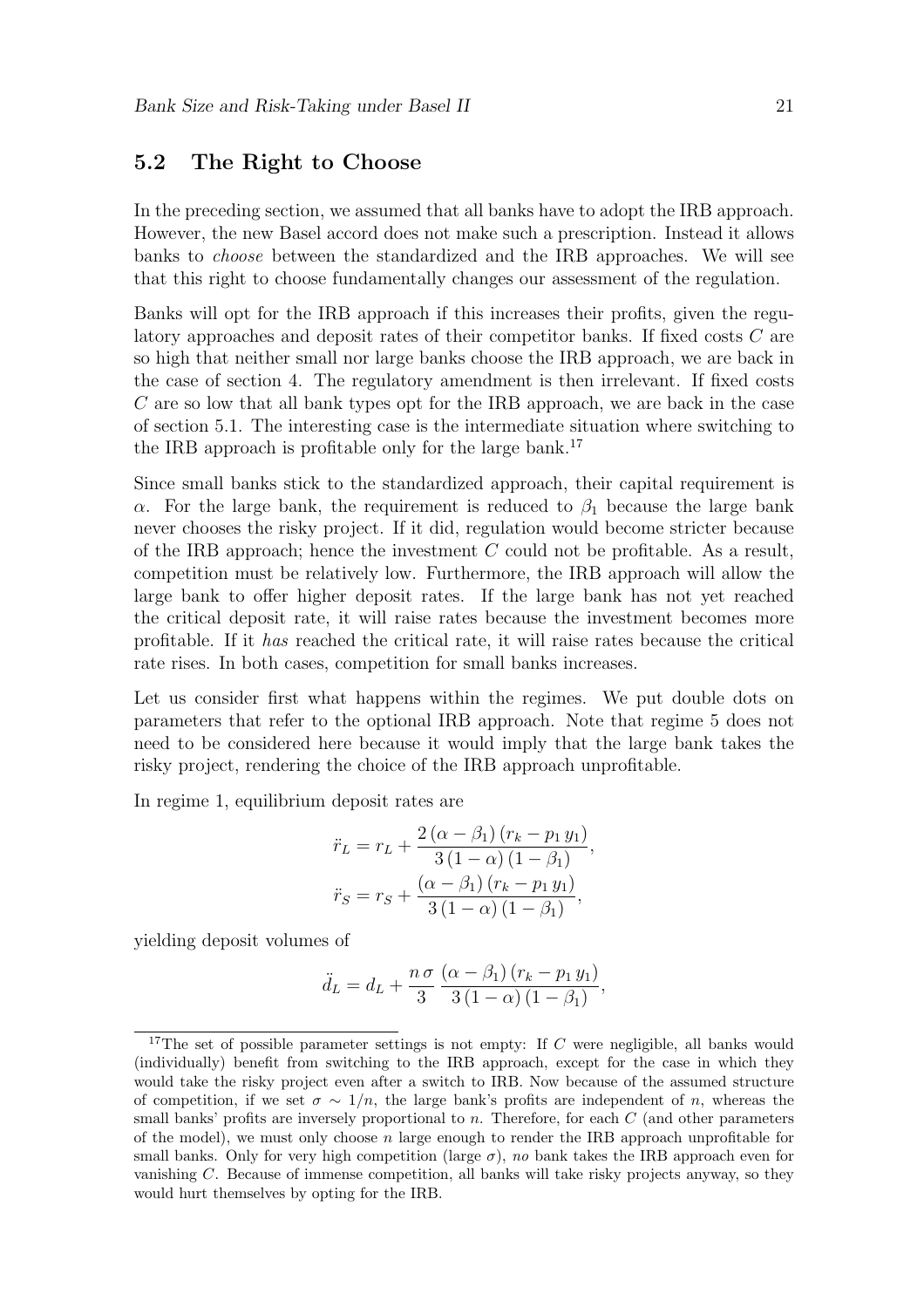$$
\ddot{d}_S = d_S - \frac{\sigma}{3} \frac{(\alpha - \beta_1)(r_k - p_1 y_1)}{3(1 - \alpha)(1 - \beta_1)}.
$$

Hence in regime 1, deposit rates of all banks rise. The large bank raises its rate because investment becomes more profitable, and the small banks raise their rates in reaction to the large bank. However, the rate increase of the large bank is much larger, such that the large bank increases its market share at the expense of the small banks. The large bank's profits increase, those of the small banks decrease.

In regime 2, small banks have reached the critical rate. Because  $r^{\text{crit}}$  is independent of competition, we have  $r_S = r^{\text{crit}}$ , as defined in (5). The switch to the IRB approach induces the large bank to increase its deposit rate. Because the rates of small banks are constrained, small banks shrink, and the large bank grows. Profits of small banks decrease, whereas those of the large bank increase.

In regime 3, deposit rates were  $r_S = r_L = r^{\text{crit}}$  (as defined in (5)) when both types of banks were using the standardized approach. Now  $r<sub>L</sub>$  goes up to  $\dot{r}^{\text{crit}}$ . As a consequence, the large bank gains market share, whereas small banks loose market share. Again the profits of the small banks decrease, whereas those of the large bank increase.

In regime 4, the large bank's deposit rate rises to  $\dot{r}^{\text{crit}}$ . The rates of the small banks are as in (10), replacing  $r^{\text{crit}}$  by  $\dot{r}^{\text{crit}}$ . Hence, deposit rates of all banks rise. However, the large bank's rate rises more strongly, increasing the large bank's market share. As before, the profits of the large bank go up, those of small banks drop.

The discussion shows that, within each regime, a switch of the large bank from the standardized to the IRB approach reduces the small banks' volumes and profits. In contrast, the large bank benefits in all regimes from the right to choose between regulatory approaches.

So far, we have only considered changes *within* the regimes. Additionally, a regime change may occur when the large bank switches to the IRB approach. This is particularly problematic if small banks now switch to the risky project, i. e. the regime switches from 3 to 4. Such a regime switch would increase aggregate risk in the economy, and market rates would jump up.<sup>18</sup> The following proposition shows that the transition to an optional IRB approach may indeed lead to a switch from a regime without risk-taking (regimes 1, 2, or 3) to one with risk-taking (regime 4).

**Proposition 3 (Optional IRB Approach)** *Given that only the large bank switches to the IRB approach, a transition from the standardized to an optional IRB*  $approach$  decreases the critical level of competition  $\sigma_S^{\text{crit}}$ , above which small banks *choose the risky project, i.e.*  $\partial \sigma_S^{\text{crit}} / \partial \Delta \beta < 0$ *.* 

 $18$ It is not possible that the regime switches to 5, i.e. that the large bank also takes the risky project in reaction to the jump in deposit rates. Banks choose the regulatory approach and the deposit rates at the same time. If the large bank sets rates above the critical rate (and hence plans to take the risky project), it cannot be profit-maximizing to implement the IRB approach.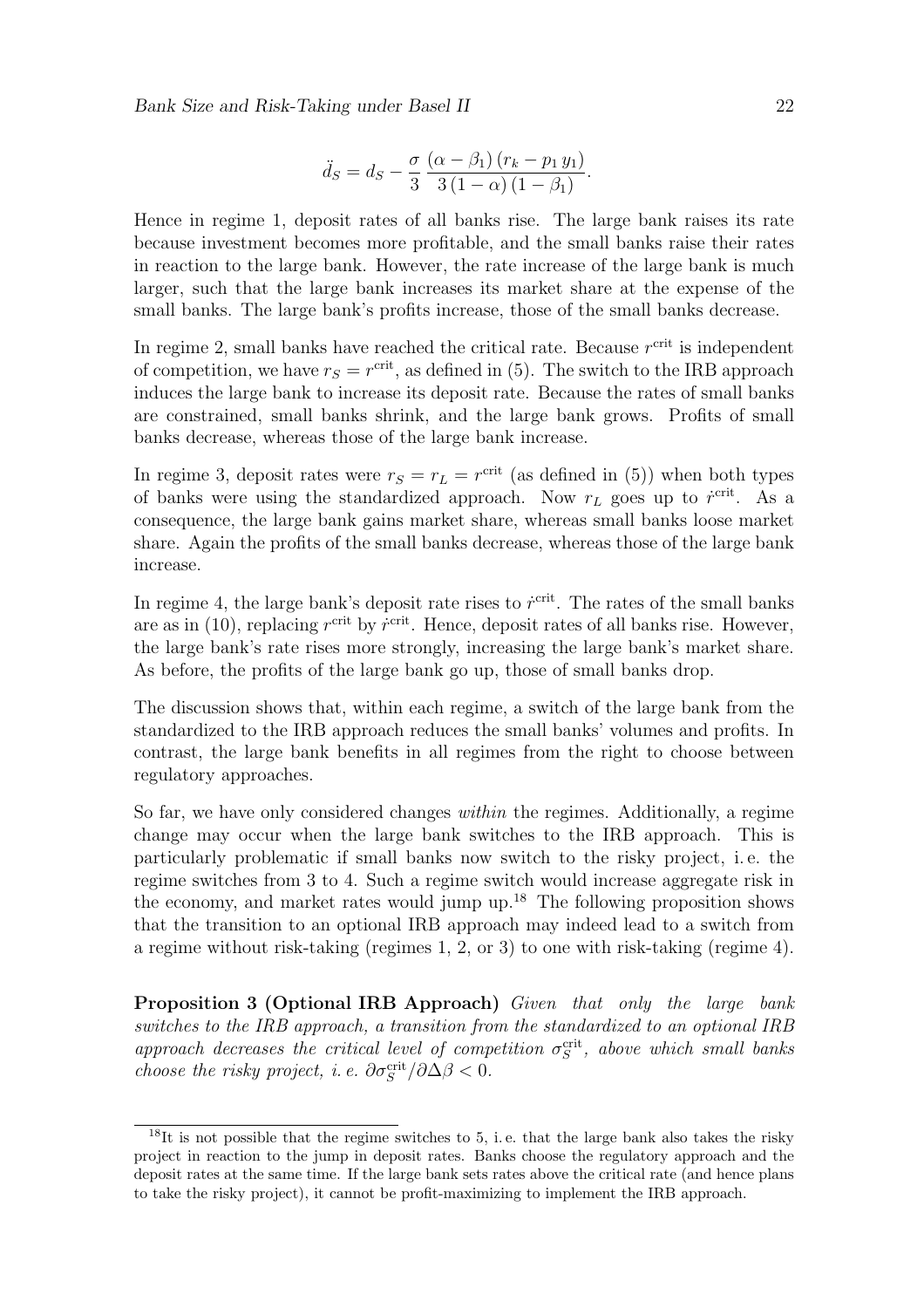

Figure 6: Equilibrium Deposit Rates and Regime Switches, Right to Choose

Curves are as in figure 5. The important difference is that the thick line in the right panel *falls* monotonically if banks are allowed to choose between the approaches. The area of regime 5 is plotted in gray because it cannot occur here: if the large bank chose the risky project, it would not have adopted the IRB approach in the first place.

Hence, rather than deterring banks from risk-taking, the optional IRB approach may lead to *higher* risk-taking of small banks. The reason is that, under the optional IRB approach, only the large bank benefits from lower capital requirements, and hence marginal costs. This induces the large bank to expand and increase deposit rates, putting the small banks under competitive pressure. In reaction, the small banks raise deposit rates to regain part of their customer base, and take the risky project. This also translates into an increase in aggregate risk in the economy, given that the large bank always chooses the safe project.

The proposition is illustrated in figure 6. The left panel displays equilibrium deposit rates if there is a right to choose between the two approaches. We see that the border between regimes 3 and 4 actually moves towards *lower* competition, compared to the standardized approach, implying that risk-taking is increased by the regulation. At the former border between regimes 3 and 4, the small banks now strictly prefer to increase rates. The same result can be found in the right panel. In contrast to figure 5, the curve separating the regimes with and without risk-taking *falls* monotonically. Hence, if banks are allowed to choose between the two approaches and if only the large bank switches to the IRB approach, a more pronounced IRB approach enlarges the set of parameters  $\sigma$  for which (small) banks take excessive risks. Again, an analogous version of remark 1 applies.

Even in the case of a switch to regime 4, the small banks are bound to suffer. For the purpose of illustration, consider the case where the banks are just at the border between regimes 3 and 4 before the introduction of the optional IRB approach. Now an infinitesimal increase in  $\Delta\beta$  has two effects: First, it induces the small banks to increase deposit rates discretely, which leaves their profits unchanged at the margin. Second, it increases the large bank's deposit rate, which unambiguously hurts the small banks. Therefore, the small banks will lose profits even in the case of regime switches.

Interestingly, even the large bank may suffer in the case of a regime switch. This result may be surprising at first sight, given that the large bank should exercise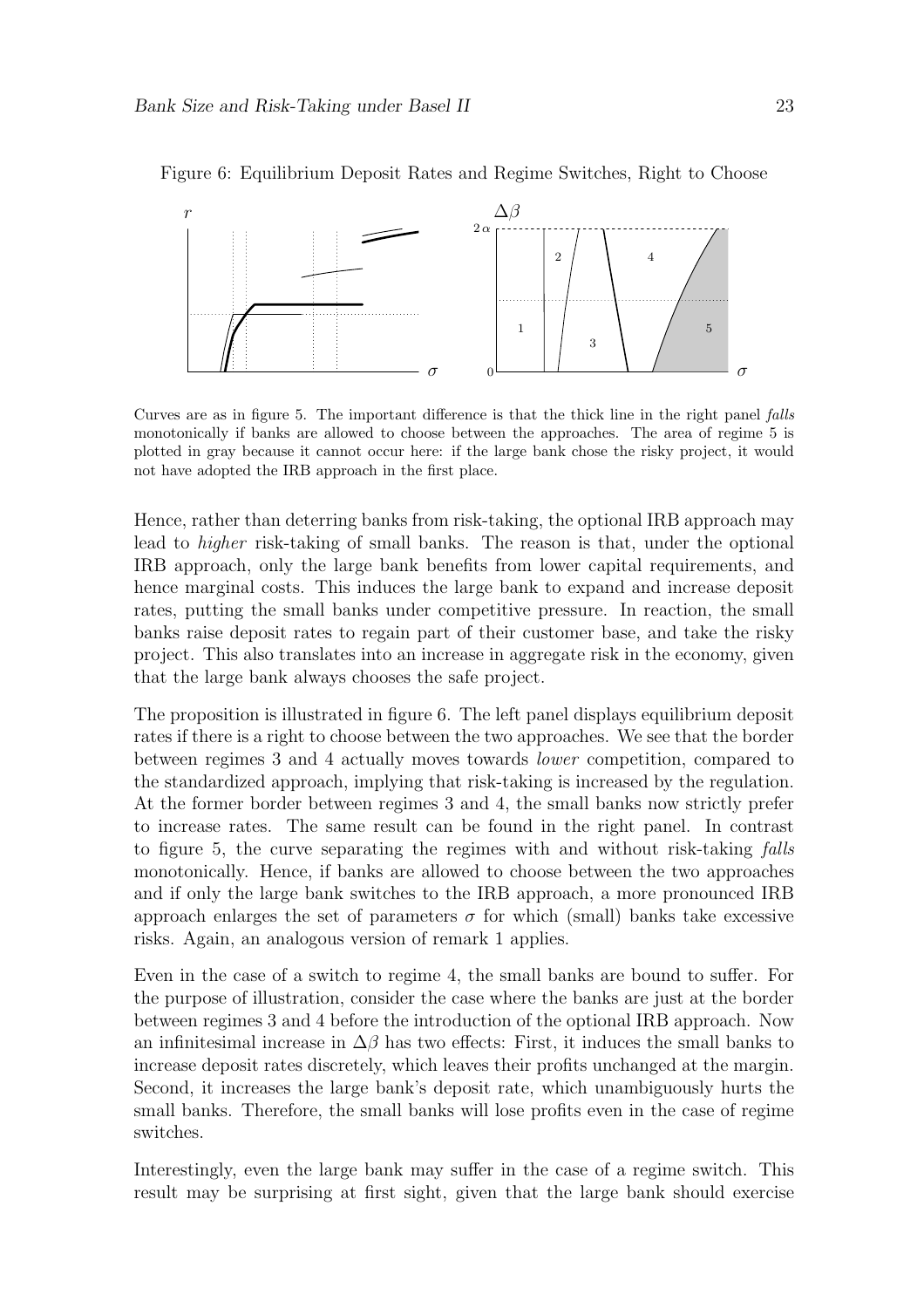the option for the IRB approach only if it is beneficial. However, in choosing the approach, the large bank takes the small banks' interest rates as given. Hence, the possible transition from regime 3 to regime 4 is not entering the large bank's considerations. Starting again from the border between regimes 3 and 4, an infinitesimal increase in  $\Delta\beta$  has two effects: first, the large bank raises its rate by an infinitesimal amount due to the increase in the critical rate; second, the small banks raise their rates discretely because they want to gain market share. An increased market share of the small banks implies that the profits of the large bank decrease. Hence, the large bank's profits may actually fall after the transition from the standardized to the optional IRB approach.

Apart from the case just described, the large bank will always benefit from a transition from the standardized to the optional IRB approach. This yields a political economy rationale for why certain interest groups may lobby the regulatory authorities towards a highly sophisticated IRB approach. The more sophisticated the approach, the higher the fixed costs, and the more likely it is that smaller banks will not be willing to adopt the new approach. The potential benefits from the IRB approach for large banks are largest when only a small number of banks switches to the new approach. The small banks, whose interests are less well organized, suffer from the introduction of the IRB approach *because* its use is only optional. However, given the degree of sophistication of the IRB approach, an adoption by all banks is impossible in the absence of subsidization.

In summary, we have shown that the introduction of an optional IRB approach may induce the small banks to take higher risks, which translates into an increase in aggregate risk, compared to the standardized approach. Therefore, the regulation does not achieve its goal of deterring banks from risk-taking. It appears that the advantages of the IRB approach are destroyed by the right to choose.

## **6 Conclusion**

Our paper has presented a novel channel through which the New Basel Capital Accord may harm small banks and lead to an increase in aggregate risk in the economy. We started from the observation that the new accord implicitly treats small and large banks in an asymmetric way: Due to the high fixed costs from implementation, it is very likely that only large banks opt for the IRB approach. In that case, small banks cannot benefit from the lower capital requirements for safe loans. This distorts competition to the benefit of the larger banks whose capital requirements, and hence marginal costs, are reduced when adopting the IRB approach. Large banks are induced to increase deposit rates to attract more deposits and exploit the higher profitability of investments. Fiercer competition for deposits forces small banks to raise their deposit rates as well, to recapture some of their market shares. At this higher rate, small banks may prefer a risky investment strategy over a safe one. Starting from a situation where all banks choose a safe investment strategy, this implies an increase in aggregate risk. Hence, the new accord may actually *destabilize* the banking system, contrary to the regulators' intention.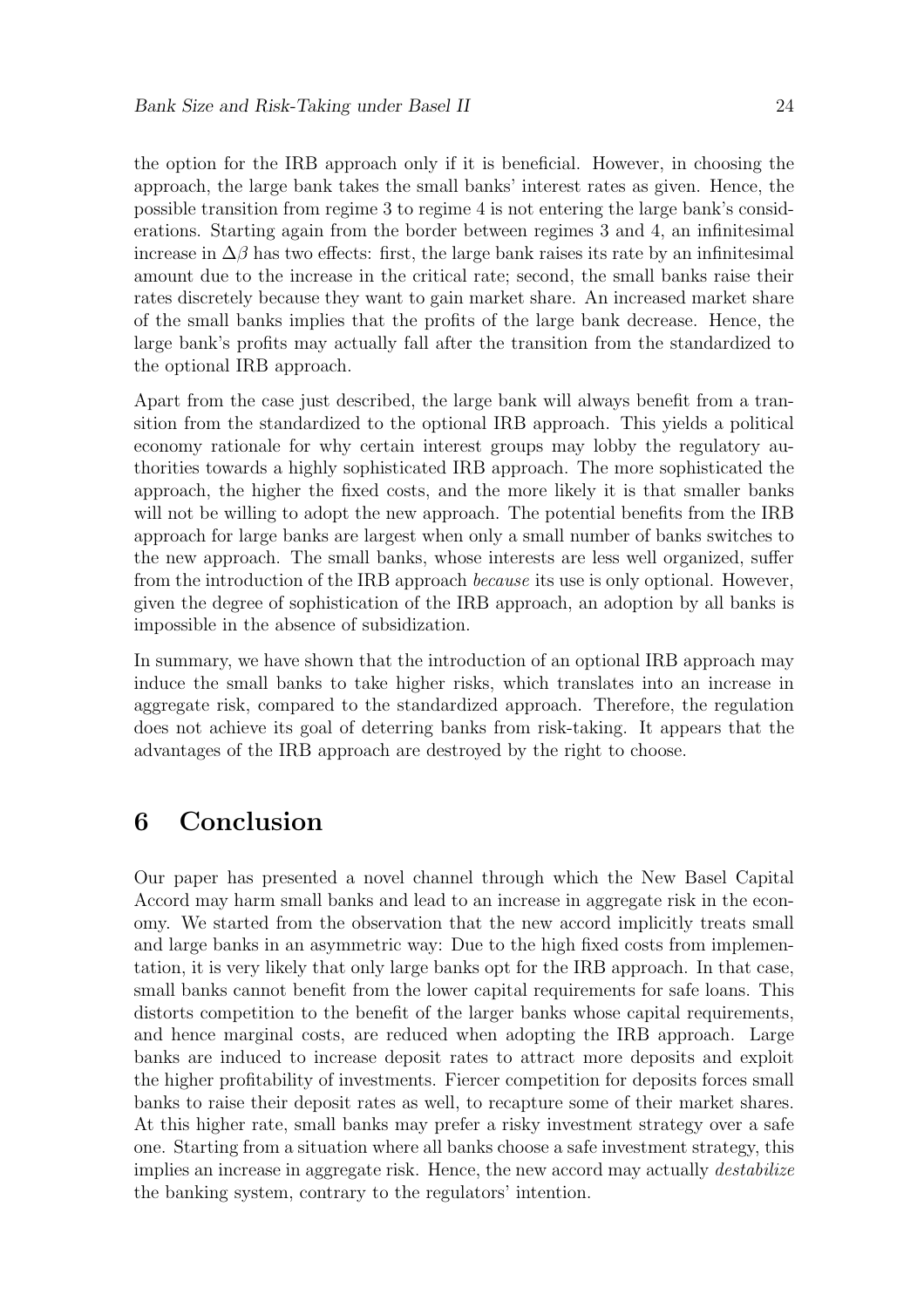Note that our results do not follow from the introduction of the IRB approach as such, but rather from the implicit asymmetric treatment of banks if they are given the right to choose between the standardized and the IRB approaches. If the IRB approach is applied uniformly across banks, banking stability is improved as intended. Small banks may even profit from the introduction of the IRB approach relative to the old Basel accord.

Our model relies on three important ingredients to obtain these results: the existence of moral hazard problems regarding the banks' risk choices, imperfect competition among banks, and equity that is more expensive than other sources of refinancing. In contrast, the exact market structure is not crucial for our results. For example, one may consider a banking system with *several* large banks competing with each other. As long as they are larger than the small banks, there will still be a range of fixed costs  $C$  so that only large banks implement the IRB approach. Marginal costs of lending decrease for large banks, and small banks suffer because of the fiercer competition, making a switch to riskier projects likely. Similarly, one could allow for competition among the small banks. This would complicate the analysis because all banks would have to be analyzed simultaneously. But it would still be true that the decrease in marginal costs at the large bank would increase competition for deposits at the small banks and would push them towards higher risk-taking. Furthermore, we have modelled competition among banks as price competition à la Hotelling (1929). Different types of competition, such as competition in capacities `a la Cournot, would not alter our results, as long as the banks suffer from the lower marginal costs of their competitors.

Another simplifying assumption is that aggregate deposits are perfectly inelastic. Generally, one would think that the aggregate supply of deposits depends on deposit rates. Again our main results remain valid under this alternative assumption. In particular, the qualitative results regarding the risk-taking of banks are not affected. However, the effects of competition and regulation on profits and welfare would be slightly different because increases in deposit rates could lead to an aggregate increase in deposits. This would weaken the negative externality from interest rate increases on the competitor banks. Also the volume expansion would tend to increase welfare, especially if the aggregate deposit supply was very elastic. All this would leave our qualitative results unchanged. A more serious drawback of the assumption is that it yields somewhat awkward welfare implications regarding the optimal number of banks in the economy. It implies that there are no deadweight losses from a monopoly, such that, in the presence of fixed costs, a monopoly would actually be optimal. Of course, we do not want to draw such a policy conclusion from our model.

Let us now discuss the assumptions that may be more critical for our results. We assumed that banks' risk choices are dichotomous, i. e. banks can only choose between two projects. Therefore, an increase in risk by the small banks always translates into an increase in aggregate risk because the large banks' risk-taking cannot change to the better. The overall effect on aggregate risk would be more complicated if we allowed for continuous risk choices. Then the implementation of the IRB approach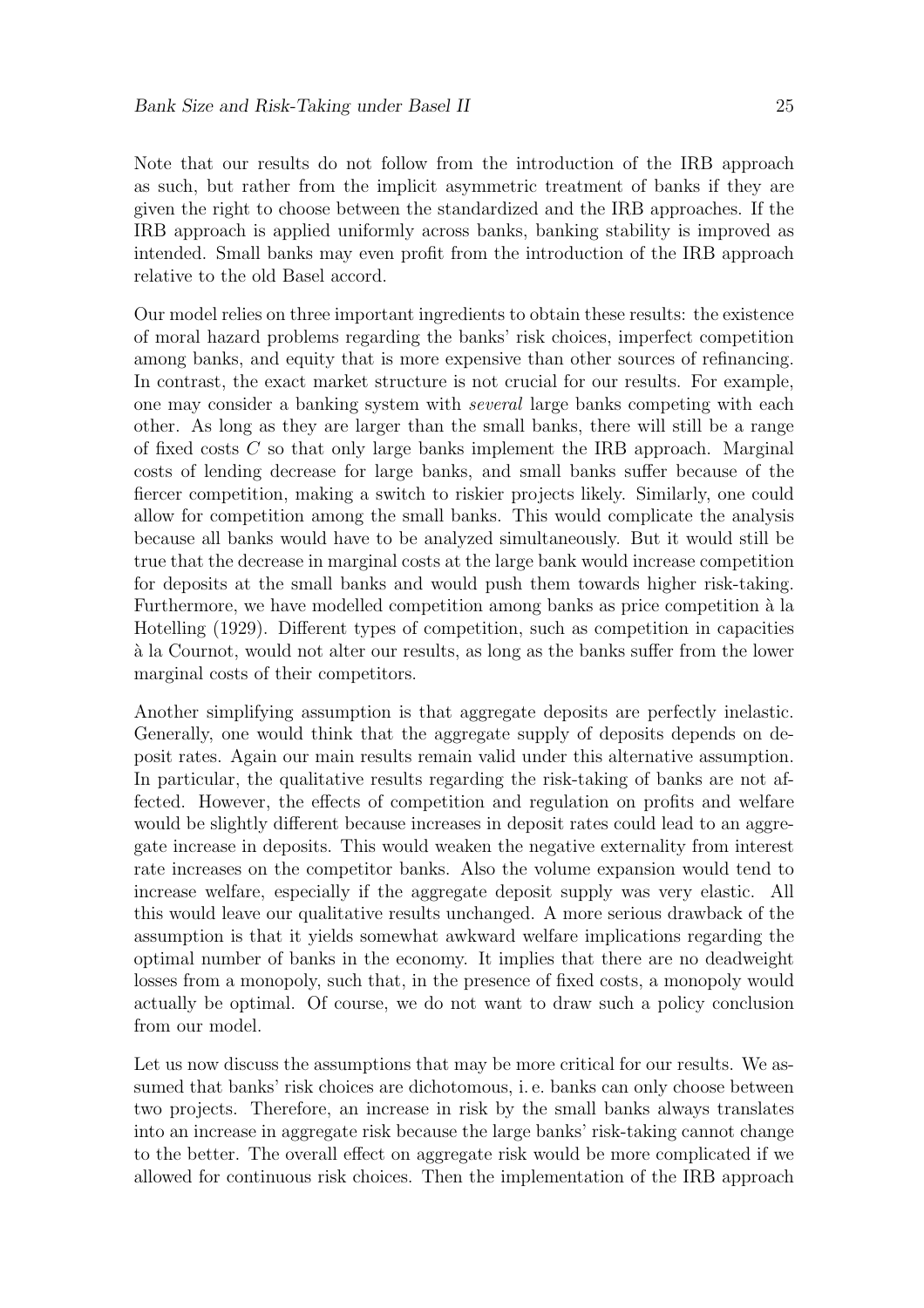may induce the large banks to take smaller risks than before, exerting a countervailing effect on aggregate risk-taking. In such a model, there will still be parameter constellations for which aggregate risk-taking increases, but the opposite may also be true. However, this caveat does not dilute the basic message of our paper. The finding that the new capital regulation may under certain parameter constellations lead to the opposite of what is intended is in any case alarming.

Another critical assumption concerns the modelling of bank competition. We assumed that banks compete only in the deposit market, but not in the loan market. Boyd and De Nicoló (2005) have shown that, in a model with loan market competition, the risk-taking behavior of banks depends on whether the banks or their borrowers are subject to the risk-shifting problem. In the latter case, our results on risk-taking may actually be reversed. Hence our results are robust to the introduction of loan market competition only if banks face, in Boyd and De Nicoló's words, a portfolio problem and not an optimal contracting problem.

Moreover, the prompt effects of changes in capital regulation on risk-taking are due to the binding capital requirements in our model. In practice, banks tend to hold more than the required capital. If these additional capital buffers remain constant after the change in the capital regulation, the analysis is unchanged. However, as has been argued by Jokivuolle and Peura (2001), the IRB approach tends to induce a higher volatility of capital requirements, which may induce banks to increase their buffers after switching to the IRB approach. In that case, the general benefits from the IRB approach would be smaller, and so would the competitive distortions. But it is also conceivable that the capital buffers decrease since the banks have more control over how much capital they actually need. Then the effects from our model may even be reinforced.

In reality, banks may react in a number of ways to the new regulation that are not captured by our model. One possibility is bank mergers. The new regulation clearly sets incentives for bank mergers, especially between small banks or between large and small banks. In our model, the merged banks would take the safe project and economize on capital, which would constitute a welfare improvement. Outside of our model, there are a number of additional considerations that make this perspective less desirable. Most importantly, the merged banks may become "too big to fail," which would raise new incentive problems (see Hakenes and Schnabel (2004) for a recent theoretical treatment). Moreover, mergers may reduce competition. So far, empirical work on the U. S. has not been able to find any indications that acquisition activity will increase significantly after the introduction of Basel II (see Hannan and Pilloff (2004)).

Alternatively, the small banks may react to the new regulation by cooperating with other banks in their risk management (e. g. by establishing joint rating systems) to save on fixed costs. Similarly, the small banks may delegate their risk management to a third party; however, this may give rise to new incentive problems. In both cases, small banks could operate independently, but still benefit from economies of scale. In the context of our model, this would constitute a clear welfare improvement, and it would avoid many of the disadvantages of bank mergers. However, such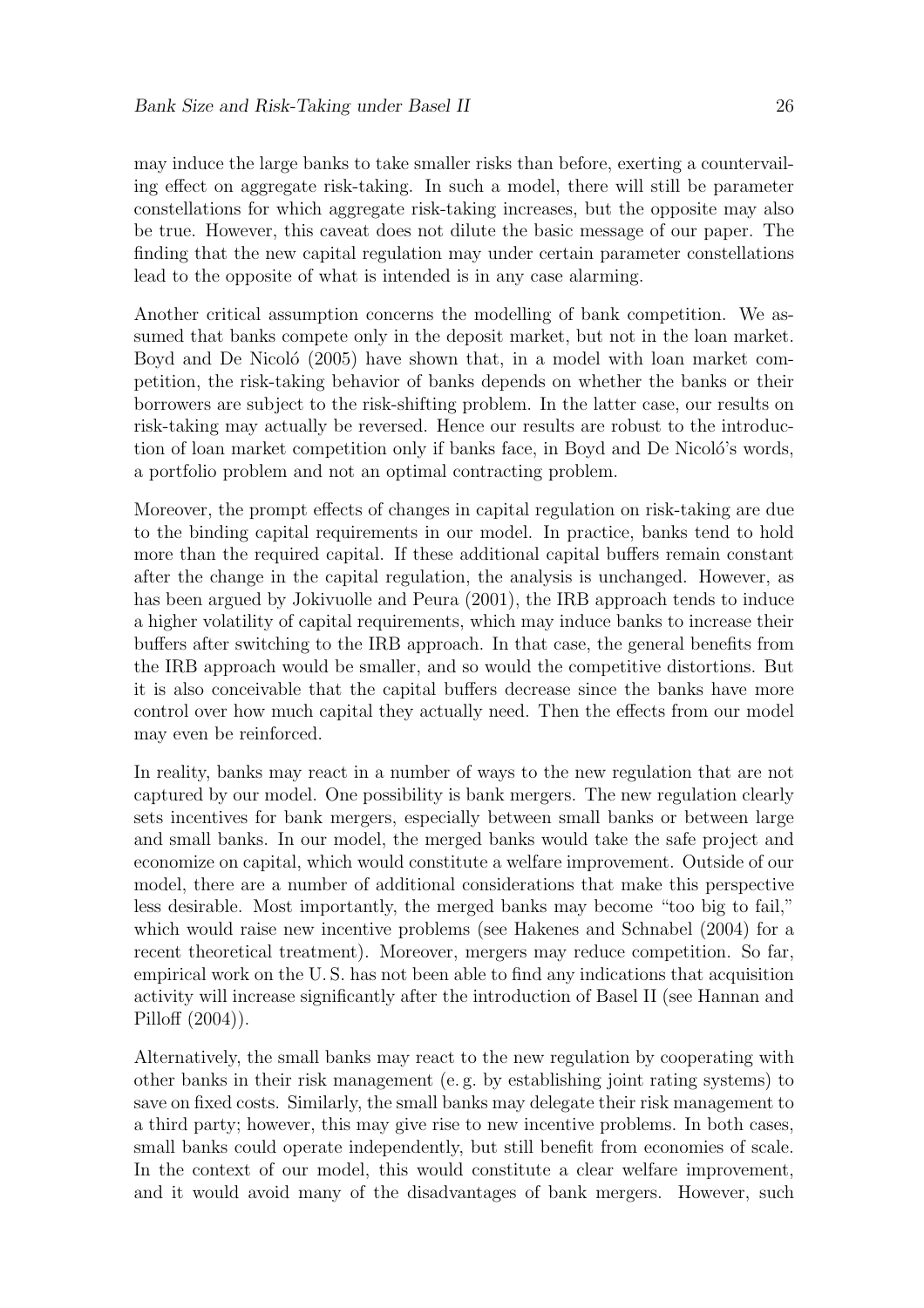solutions will only be possible if the regulators are willing to accept or even promote data pooling initiatives, which would allow smaller banks to overcome the problem of lacking historical data. Furthermore, legal restrictions (stemming, for example, from bank secrecy laws) may prevent banks from exchanging sensitive information about their customers with other banks or intermediaries.

Our results have important implications for the provision of loans to SMEs after the implementation of the new accord. If we believe that small firms are more likely to borrow from small banks, our model predicts not only a decrease in bank lending to SMEs, but also a shift from SMEs with safer projects to those with riskier ones. Hence, the SMEs with the most efficient projects are bound to loose the most. This effect may be mitigated by the preferential treatment of loans to SMEs in the IRB approach, which may induce some of the safer SMEs to switch to larger banks. However, the large banks may not be prepared to extend loans based primarily on soft information (see Stein (2002) for a theoretical treatment, and Berger (2004) for empirical evidence). In addition, the unequal treatment of small and large banks may be of concern for equity reasons.

In principle, the adverse effects of the new Basel accord described in this paper can be mitigated in three ways: first, by lowering the fixed costs of implementation for the IRB approach; second, by subsidizing the small banks to adopt the IRB approach; and third, by enabling smaller banks to exploit the existing economies of scale through cooperation or the use of intermediaries. A lowering of fixed costs may be difficult to obtain without changing the accord, and without compromising the reliability of the banks' rating systems. A subsidization through public funds is unlikely to occur. However, the lower capital requirements for good projects under the IRB approach may be seen as an implicit subsidy to induce banks to adopt the approach. But we suspect that this subsidy may not be sufficient to make a switch profitable for smaller banks. Therefore, the third solution seems to be easiest to implement. It only requires to lay the legal foundations for the pooling and exchange of internal bank data. It remains to be seen whether such a proposal will be able to gain political support. We argued above that the new accord may itself be seen as a manifestation of regulatory capture by the large banks who appear to be the overall winners of the new regulation. They may not want to give up their privileges easily.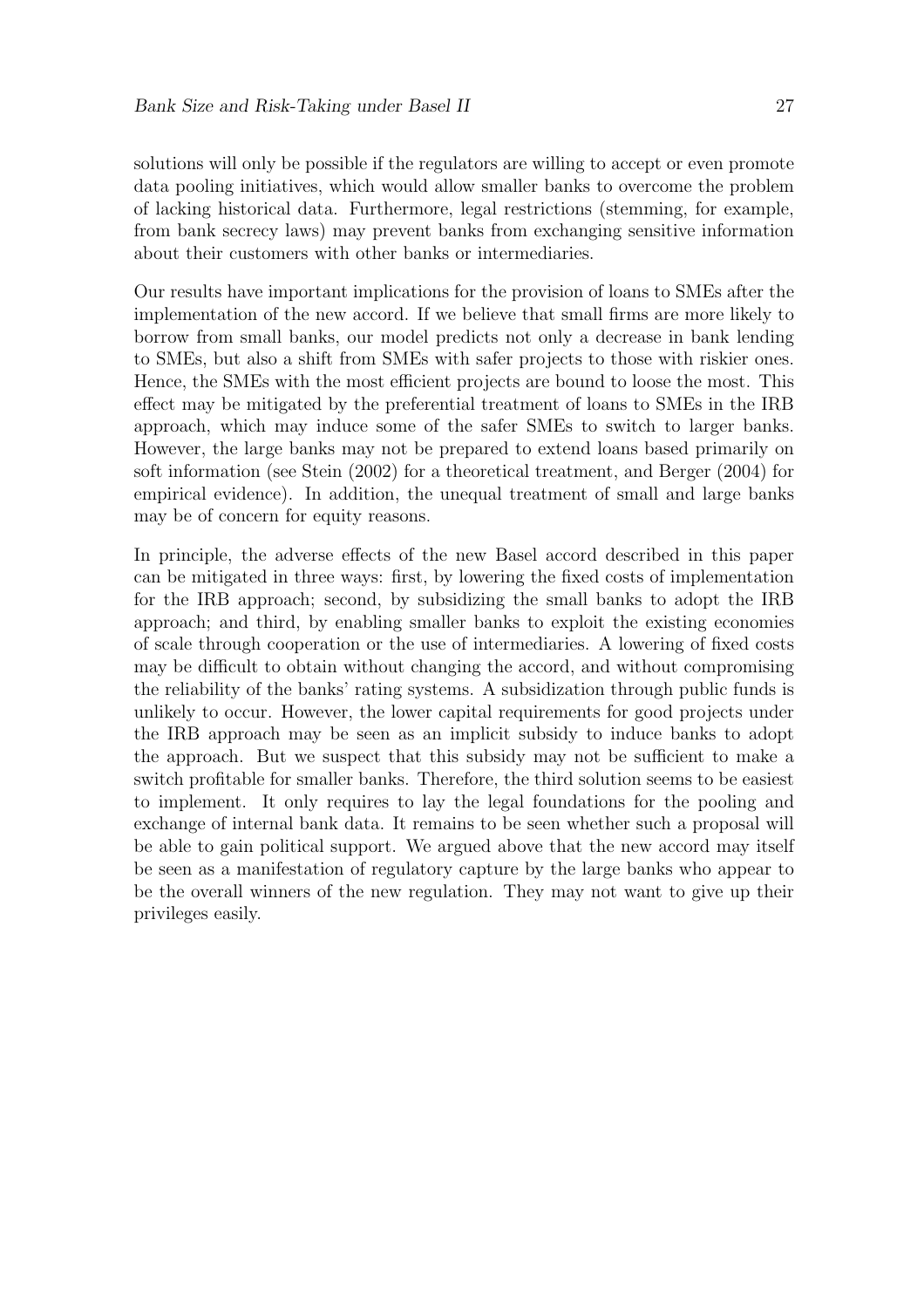# **A Appendix**

**Proof of Proposition 1**: We consider the border between regions 1 ∪ 2 ∪ 3 and 4 ∪ 5 (the proof for the border between regimes 4 and 5 proceeds analogously). At the border,  $\sigma = \sigma_S^{\text{crit}}$  is such that small banks are just indifferent between the safe project (and the critical rate  $r^{\text{crit}}$ ) and the risky project (and a rate *above*  $r^{\text{crit}}$ ). The large bank's interest rate is  $r^{\text{crit}}$  in both cases. Expected profits of small banks are

$$
\Pi_{S}^{\text{Reg. 3}} = \left(\frac{D_{S}}{n} + \sigma (r^{\text{crit}} - r^{\text{crit}})\right) \left(\frac{p_{1} y_{1} - \alpha r_{k}}{1 - \alpha} - r^{\text{crit}}\right)
$$

$$
= \frac{D_{S}}{n} \left(\frac{p_{1} y_{1} - \alpha r_{k}}{1 - \alpha} - r^{\text{crit}}\right),
$$

$$
\Pi_{S}^{\text{Reg. 4}} = \left(\frac{D_{S}}{n} + \sigma (r_{S} - r^{\text{crit}})\right) \left(\frac{p_{1} y_{1} - \alpha r_{k}}{1 - \alpha} - r^{\text{crit}}\right)
$$

$$
= \frac{1}{4\sigma} \left(\frac{D_{S}}{n} + \sigma \left[\frac{p_{2} y_{2} - \alpha r_{k}}{1 - \alpha} - r^{\text{crit}}\right]\right)^{2}.
$$

The function  $\sigma_S^{\text{crit}}(\alpha)$  is defined by  $\Pi_S^{\text{Reg. 3}} = \Pi_S^{\text{Reg. 4}}$ . Solving for  $\sigma$ , we get

$$
\sigma_S^{\text{crit}} = \frac{(p_1 - p_2) (1 - \alpha) D_S/n}{(\sqrt{A} - \sqrt{B})^2} \quad \text{with}
$$
  

$$
A = (p_1 - p_2) (p_1 y_1 - p_2 y_2) \quad \text{and}
$$
  

$$
B = p_1 p_2 (y_2 - y_1) - (p_1 - p_2) \alpha r_k.
$$

Clearly,  $\sigma_S^{\text{crit}}$  is always nonnegative, and it goes to infinity if  $A = B$ , hence if

$$
\alpha = \alpha_{\infty} := \frac{p_1^2 y_1 - 2 p_1 p_2 y_2 + p_2^2 y_2}{(p_2 - p_1) r_k}.
$$

For larger  $\alpha$ , the algebraical solution is economically meaningless. This can be seen from figure 4, where the thick curve is the inverse of  $\sigma_S^{\text{crit}}$  as a function of  $\alpha$ . As  $\alpha \to \alpha_{\infty}$ , the curve goes to infinity. If the thick curve reappeared in the plot from the right, the curve would have to cross the borders between regimes 1, 2 and 3, which does not make sense economically.

Hence the proof is complete if we can show that the slope of  $\sigma_S^{\text{crit}}$  does not change its sign between zero and the pole. One can show that the derivative of  $\sigma_S^{\text{crit}}$  with regard to  $\alpha$  is never equal to zero. Consequently,  $\sigma_S^{\text{crit}}$  rises monotonously in  $\alpha$ , until it reaches the pole at  $\alpha_{\infty}$ .

**Proof of Remark 1:** Proposition 1 refers only to the parameter  $\sigma$ . The remark implies that a similar statement applies to all other parameters. Only for  $\sigma \leq \sigma_S^{\text{crit}}$ , all banks take the safe project. Therefore, the monotonic increase in  $\sigma_S^{\text{crit}}(\alpha)$  means that the set of  $\sigma$ 's where all banks take the safe project grows for rising  $\alpha$ , given the other parameters. More formally, let **P** summarize all exogenous parameters except  $\sigma$  and  $\alpha$ , and let S denote the set of parameters where all banks take the safe project in equilibrium. Then, proposition 1 implies that

$$
(\alpha_1, \mathbf{P}, \sigma) \in \mathcal{S} \implies (\alpha_2, \mathbf{P}, \sigma) \in \mathcal{S} \text{ for } \alpha_2 > \alpha_1.
$$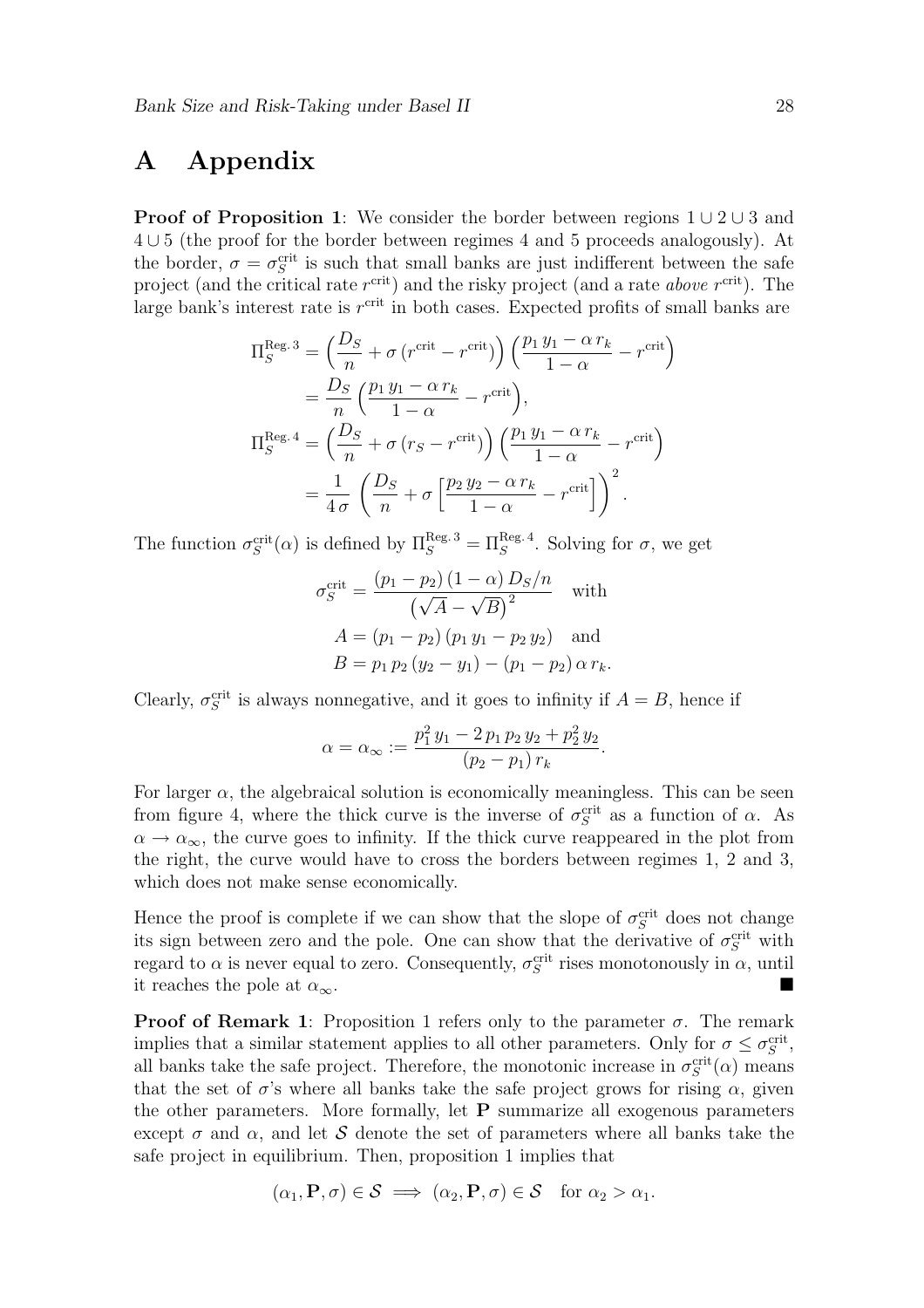This statement is symmetric with respect to all exogenous parameters. Therefore, one can state more generally that an increase in  $\alpha$  weakly reduces the set of (all) parameters for which at least one type of banks chooses the risky project. An analogous argument holds for the following propositions 2 and 3.

**Proof of Proposition 2:** An increase in  $\Delta\beta$  can be due to either a decrease in  $\beta_1$  or an increase in  $\beta_2$ , or both. Hence, to show that  $d\sigma_S^{\text{crit}}/d\Delta\beta > 0$ , it is sufficient to show that  $d\sigma_S^{\text{crit}}/d\beta_1 < 0$  and  $d\sigma_S^{\text{crit}}/d\beta_2 > 0$ . We present the proof for  $d\sigma_S^{\text{crit}}/d\beta_2 > 0$ , that for  $d\sigma_S^{\text{crit}}/d\beta_1 < 0$  is analogous.

The switch between regimes 3 and 4 is again defined by the indifference of small banks between safe and risky projects (the proof for the borders between regimes 4 and 5 proceeds analogously), hence

$$
\Pi_S^{\text{Reg. 3}} = \frac{D_S}{n} \left( \frac{p_1 y_1 - \beta_1 r_k}{1 - \beta_1} - \dot{r}^{\text{crit}} \right) - C \stackrel{!}{=} \n\Pi_S^{\text{Reg. 4}} = \frac{1}{4 \sigma_S^{\text{crit}}} \left( \frac{D_S}{n} + \sigma_S^{\text{crit}} \left( \frac{p_2 y_2 - \beta_2 r_k}{1 - \beta_2} - \dot{r}^{\text{crit}} \right) \right)^2 - C.
$$

This equality defines an implicit relation  $\sigma_S^{\text{crit}}(\beta_2)$ . Because  $\sigma_S^{\text{crit}}$  depends also on  $\dot{r}^{\text{crit}}$ , which in turn depends on  $\beta_2$ , one can write

$$
\frac{\mathrm{d}\sigma_S^{\text{crit}}}{\mathrm{d}\beta_2} = \frac{\partial \sigma_S^{\text{crit}}}{\partial \beta_2} + \frac{\partial \sigma_S^{\text{crit}}}{\partial \dot{r}^{\text{crit}}} \frac{\partial \dot{r}^{\text{crit}}}{\partial \beta_2}.
$$

As stated in the main text,  $\partial \dot{r}^{\text{crit}}/\partial \beta_2 > 0$ . Therefore, it remains to show that  $\partial \sigma_S^{\text{crit}}/\partial \beta_2 > 0$  (a rise in  $\beta_2$  leads to a rise in  $\sigma_S^{\text{crit}}$  if  $\dot{r}^{\text{crit}}$  is held constant) and  $\partial \sigma_S^{\text{crit}}/\partial \dot{r}^{\text{crit}} > 0$  (a rise in  $\dot{r}^{\text{crit}}$  leads to a rise in  $\sigma_S^{\text{crit}}$  if  $\beta_2$  is kept constant).

We first show that  $\partial \sigma_S^{\text{crit}}/\partial \beta_2 > 0$ , treating  $\dot{r}^{\text{crit}}$  as a constant. The implicit function theorem yields

$$
\frac{\partial \sigma_S^{\text{crit}}}{\partial \beta_2} = -\frac{\partial \Pi_S^{\text{Reg. 3}}/\partial \beta_2 - \partial \Pi_S^{\text{Reg. 4}}/\partial \beta_2}{\partial \Pi_S^{\text{Reg. 3}}/\partial \sigma_S^{\text{crit}} - \partial \Pi_S^{\text{Reg. 4}}/\partial \sigma_S^{\text{crit}}} = -\frac{\partial \Pi_S^{\text{Reg. 4}}/\partial \beta_2}{\partial \Pi_S^{\text{Reg. 4}}/\partial \sigma_S^{\text{crit}}}.
$$

 $\Pi_S^{\text{Reg. 4}}$  decreases in β<sub>2</sub> because  $\Pi_S^{\text{Reg. 4}}$  rises in Φ :=  $\frac{p_2 y_2 - \beta_2 r_k}{1 - \beta_2} - \dot{r}^{\text{crit}}$ , which in turn decreases in  $\beta_2$  (because  $r_k > p_2 y_2$ ). Furthermore,  $\Pi_S^{\text{Reg. 4}}$  increases in  $\sigma_S^{\text{crit}}$  (because it increases in  $\sigma$ , for constant  $\dot{r}^{\text{crit}}$ ). Otherwise, it could not have been optimal for the small banks to choose  $\dot{r}^{\text{crit}}$  for  $\sigma$  below  $\sigma_S^{\text{crit}}$ . This proves that  $\partial \sigma_S^{\text{crit}}/\partial \beta_2 > 0$ .

Now we show that  $\partial \sigma_S^{\text{crit}} / \partial \dot{r}^{\text{crit}} > 0$ . Using again the implicit function theorem,

$$
\frac{\partial \sigma_S^{\text{crit}}}{\partial \dot{r}^{\text{crit}}} = -\frac{\partial \Pi_S^{\text{Reg. 3}}/\partial \dot{r}^{\text{crit}} - \partial \Pi_S^{\text{Reg. 4}}/\partial \dot{r}^{\text{crit}}}{\partial \Pi_S^{\text{Reg. 3}}/\partial \sigma_S^{\text{crit}}} - \partial \Pi_S^{\text{Reg. 4}}/\partial \sigma_S^{\text{crit}}} = \frac{\partial \Pi_S^{\text{Reg. 3}}/\partial \dot{r}^{\text{crit}} - \partial \Pi_S^{\text{Reg. 4}}/\partial \dot{r}^{\text{crit}}}{\partial \Pi_S^{\text{Reg. 4}}/\partial \sigma_S^{\text{crit}}}. \label{eq:ddotcr}
$$

 $\partial \Pi_S^{\text{Reg. 3}} / \partial r^{\text{crit}} = -D_S/n$  and  $\partial \Pi_{S_{\text{Per}}}^{\text{Reg. 4}} / \partial r^{\text{crit}} = -(D_S/n + \Phi \sigma_S^{\text{crit}})/2$  with  $\Phi$  as defined above, hence  $\partial \Pi_S^{\text{Reg. 3}} / \partial \dot{r}^{\text{crit}} - \partial \Pi_S^{\text{Reg. 4}} / \partial \dot{r}^{\text{crit}} = -(D_S/n - \Phi \sigma_S^{\text{crit}})/2$ . Furthermore,

$$
\partial \Pi_S^{\text{Reg. 4}} / \partial \sigma_S^{\text{crit}} = \frac{\Phi}{2 \sigma_S^{\text{crit}}} \left( \frac{D_S}{n} + \Phi \sigma_S^{\text{crit}} \right) - \frac{1}{4 \sigma_S^{\text{crit}^2}} \left( \frac{D_S}{n} + \Phi \sigma_S^{\text{crit}} \right)^2.
$$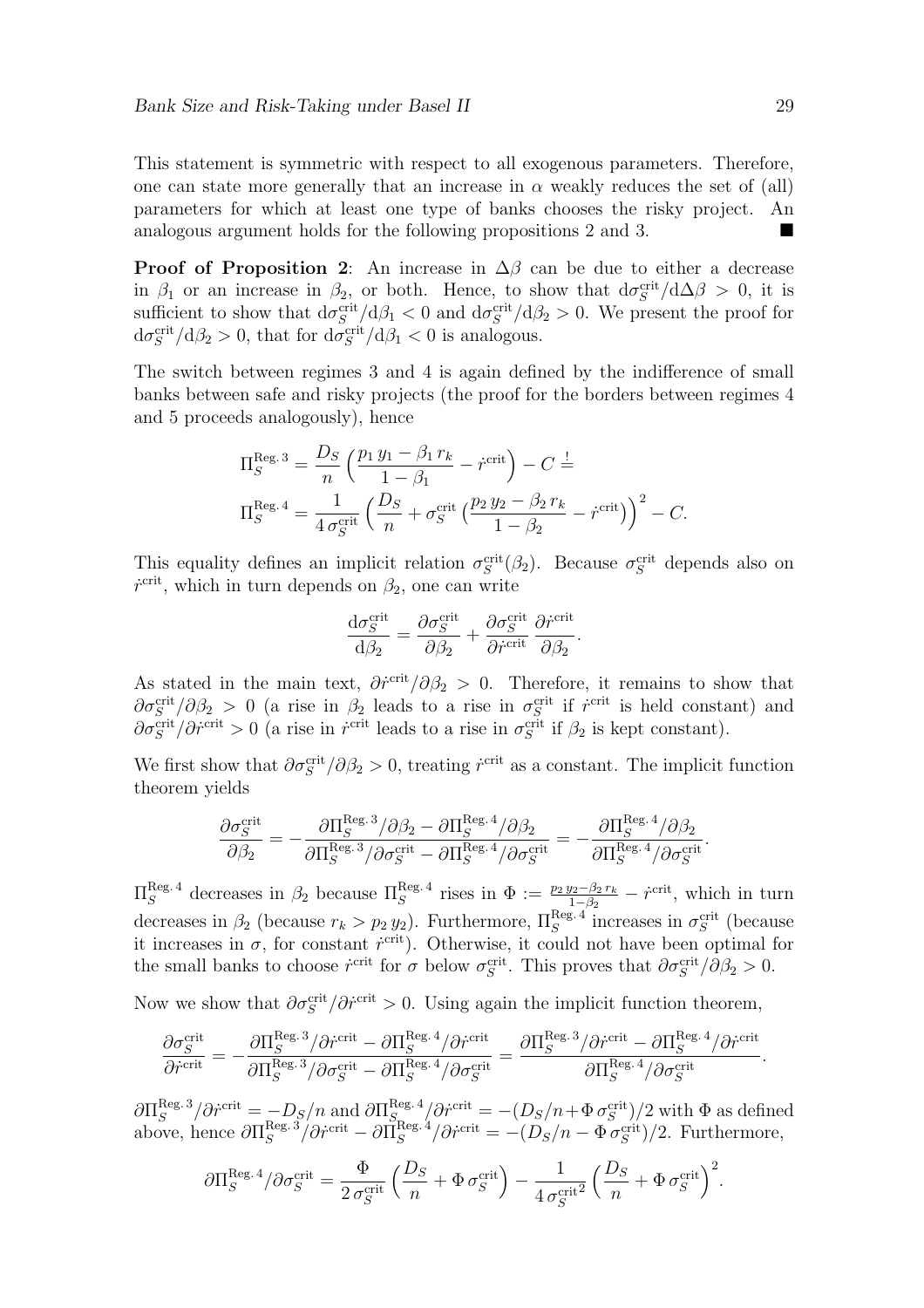

#### Figure 7: Reaction Functions Near the Critical  $\alpha$

Thin lines are reaction functions by small banks, thick lines those of large banks. Black lines denote the standardized approach, gray lines the IRB approach. Here, parameters are such that the kinks occur for negative deposit rates.

This term is equal to zero for  $\Phi = \frac{D_S}{n \sigma_S^{\text{crit}}}$  (the other zero is for negative  $\Phi$ ). For smaller  $\Phi$ , the term is negative, for larger  $\Phi$ , it is positive. For smaller  $\Phi$ , the term  $\partial\Pi_S^{\text{Reg. 3}}/\partial \dot{r}^{\text{crit}} - \partial\Pi_S^{\text{Reg. 4}}/\partial \dot{r}^{\text{crit}}$  from above is also negative, and vice versa. As a result, numerator and denominator of  $\partial \sigma_S^{\text{crit}}/\partial \dot{r}^{\text{crit}}$  always have the same signs. This proves that  $\partial \sigma_S^{\text{crit}} / \partial \dot{r}^{\text{crit}} > 0$ , and completes the proof of the proposition.

**Proof of Proposition 3**: For the proof, we build on the intuition delivered by figure 7. Black curves denote the reaction functions of small and large banks under the old regulatory framework, i. e. all banks use the standardized approach. Assume that  $\alpha$  is such that the equilibrium is close to the border between regimes 3 and 4. In other words, in equilibrium, small banks are individually indifferent between the critical deposit rate  $r^{\text{crit}}$  and a higher rate (which would signal the risky project). We want to argue that an increase in  $\Delta\beta$  then leads to a switch to regime 4. In figure 7, the equilibrium is given by the white dot to the left. Here, indeed, the equilibrium  $r<sub>L</sub>$  is low enough to ensure that small banks offer  $r<sup>crit</sup>$  and take the safe project. Also the large bank offers  $r^{\text{crit}}$ . However, it has some "reserves": Even if small banks raised deposit rates, the large bank would not react by raising rates, too (in the figure, the reaction function of the large bank "overlaps" the critical point).

We assumed that a switch to the IRB approach is profitable only for the large bank. As a result, the large bank implements the IRB approach, and the critical deposit rate for the large bank goes up from  $r^{\text{crit}}$  to  $\dot{r}^{\text{crit}}$ . The large bank raises deposit rates. Consequently, small banks now prefer offering a higher deposit rate (and signalling the risky project). Before the introduction of the IRB approach, all banks took the safe project, now all small banks take the risky project. Aggregate volume remains unchanged, hence aggregate risk in the economy has gone up.

There are two reasons why small banks may be indifferent between  $r^{\text{crit}}$  and a higher rate, but the situation may still be different from that in figure 7. First, small and large banks may be so asymmetric that, at the indifference point of small banks, the large bank offers a rate below  $r^{\text{crit}}$  (regime 2). Taking the derivative of (7) with respect to  $\alpha$ , one proves that for given  $r<sub>S</sub>$ , deposit rates of the large bank rise if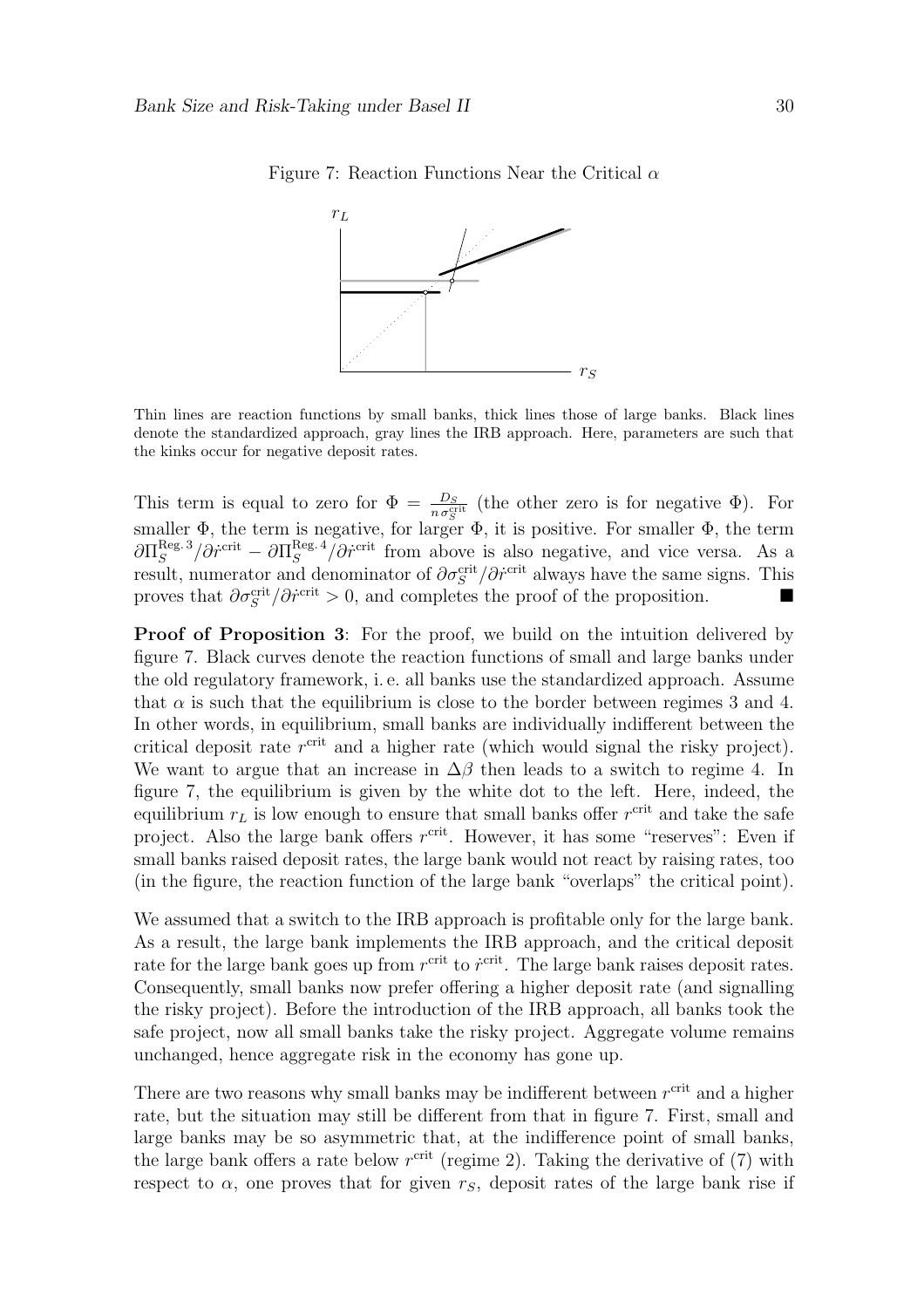regulation for large banks softens. As before, this induces the small banks to raise rates and pick the risky project.

Second, banks may be so symmetric, and the IRB approach so close to the standardized approach  $(\beta_1 \approx \alpha \approx \beta_2)$ , that the introduction of the IRB approach at the large bank and the ensuing upward-jump of market rates would also induce the large bank to take the risky project. This, as already discussed, leads to a contradiction, because large banks would not have implemented the IRB approach in the first place.

### **References**

- Basel Committee on Banking Supervision (2004): "International Convergence of Capital Measurement and Capital Standards – A Revised Framework," Bank for International Settlements, June 2004.
- Berger, A. N. (2004): "Potential Competitive Effects of Basel II on Banks in SME Credit Markets in the United States," Federal Reserve Board, Finance and Economics Discussion Series No. 2004-12.
- Berger, A. N., N. H. Miller, M. A. Petersen, R. G. Rajan, and J. C. Stein (2002): "Does Function Follow Organizational Form? Evidence from the Lending Practices of Large and Small Banks," *Journal of Financial Economics*, forthcoming.
- BERGER, A. N., AND G. F. UDELL (2002): "Small Business Credit Availability and Relationship Lending: The Importance of Bank Organizational Structure," *Economic Journal*, 112, F32–F53.
- BOYD, J. H., AND G. DE NICOLÓ (2005): "The Theory of Bank Risk Taking and Competition Revisited," *Journal of Finance*, forthcoming.
- CARTER, D. A., AND J. E. MCNULTY (2004): "Deregulation, Technological Change, and the Business Lending Performance of Large and Small Banks," Mimeo.
- COLE, R. A., L. G. GOLDBERG, AND L. J. WHITE (2004): "Cookie-Cutter versus Character: The Micro Structure of Small Business Lending by Large and Small Banks," *Journal of Financial and Quantitative Analysis*, 39(2), 227–251.
- DANÍELSSON, J., P. EMBRECHTS, C. GOODHART, C. KEATING, F. MUENNICH, O. RENAULT, AND H. S. SHIN (2001): "An Academic Response to Basel II," Financial Markets Group, Special Paper No. 130.
- DANÍELSSON, J., H. S. SHIN, AND J.-P. ZIGRAND (2004): "The Impact of Risk Regulation on Price Dynamics," *Journal of Banking and Finance*, 28, 1069–1087.